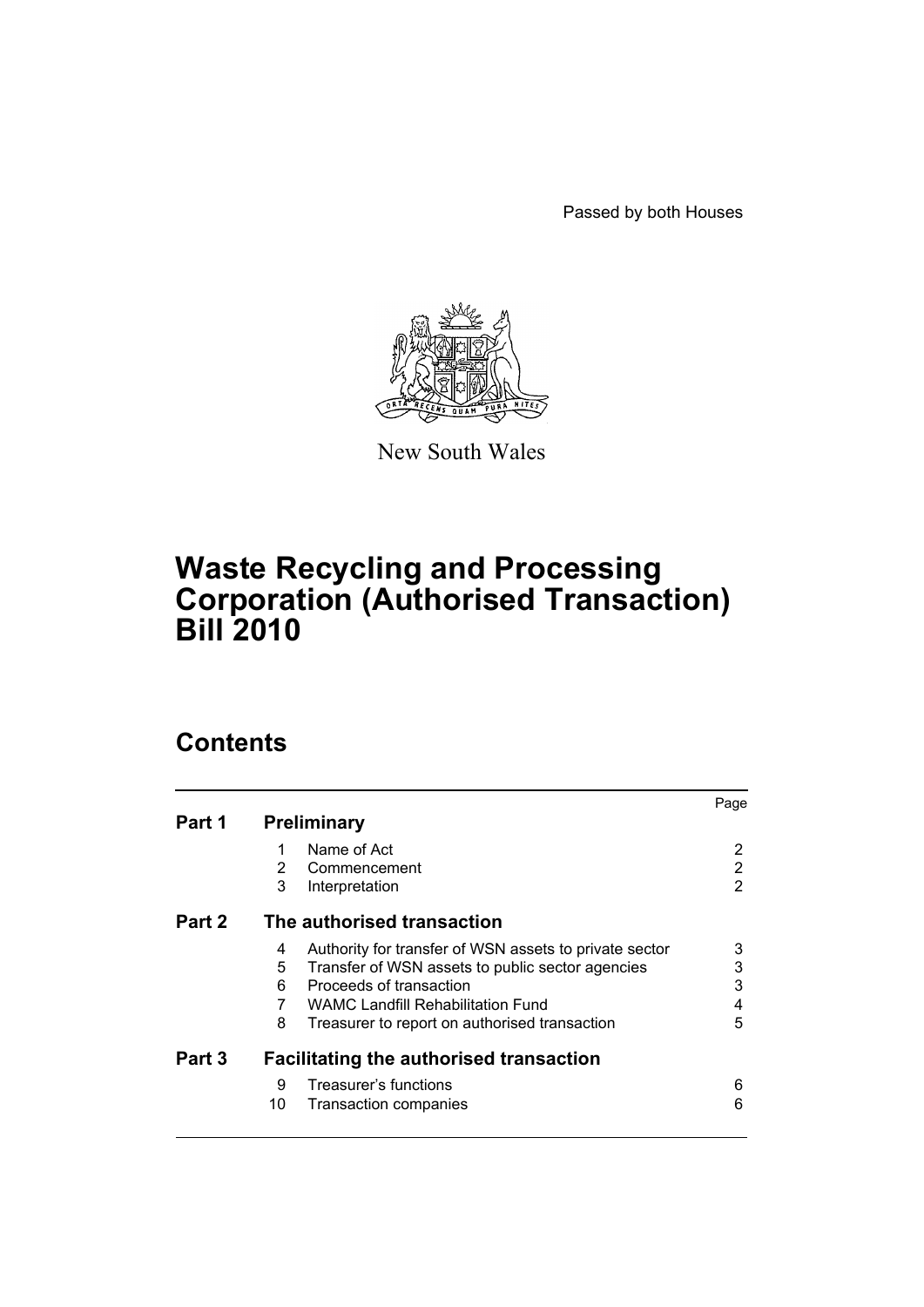Contents

|                   |    |                                                                              | Page            |
|-------------------|----|------------------------------------------------------------------------------|-----------------|
|                   | 11 | Functions of WSN and transaction companies                                   | 7               |
|                   | 12 | Direction and control of WSN and transaction companies                       | 7               |
|                   | 13 | Grant of relevant authorisations                                             | 8               |
|                   | 14 | Vesting orders                                                               | 9               |
|                   | 15 | <b>Employee protections</b>                                                  | 9               |
|                   | 16 | <b>Waste Assets Management Corporation</b>                                   | 9               |
|                   | 17 | State taxes                                                                  | 10              |
|                   | 18 | Contracts for sale of land                                                   | 11              |
| Part 4            |    | <b>Miscellaneous</b>                                                         |                 |
|                   | 19 | Release of information by Auditor-General                                    | 12              |
|                   | 20 | Delegation                                                                   | 12 <sub>2</sub> |
|                   | 21 | Act to bind State and other jurisdictions                                    | 12 <sup>2</sup> |
|                   | 22 | General relationship of Act with other State legislation                     | 12 <sub>2</sub> |
|                   | 23 | Extraterritorial operation of Act                                            | 13              |
|                   | 24 | Construction of Act and instruments so as not to exceed<br>legislative power | 13              |
|                   | 25 | Protection of contractual and other obligations                              | 14              |
|                   | 26 | Compensation not payable                                                     | 15              |
|                   | 27 | Certificate evidence                                                         | 16              |
|                   | 28 | Regulations                                                                  | 16              |
|                   | 29 | Savings and transitional regulations                                         | 16              |
|                   | 30 | Repeal of Waste Recycling and Processing Corporation                         |                 |
|                   |    | Act 2001 No 59                                                               | 16              |
| <b>Schedule 1</b> |    | <b>Interpretative provisions</b>                                             | 17              |
| <b>Schedule 2</b> |    | <b>Corporate conversion of WSN</b>                                           | 20              |
| <b>Schedule 3</b> |    | Vesting of assets, rights and liabilities                                    | 22              |
| <b>Schedule 4</b> |    | <b>Employee protections</b>                                                  | 25              |
| <b>Schedule 5</b> |    | <b>Waste Assets Management Corporation</b>                                   | 30              |
| <b>Schedule 6</b> |    | <b>Amendment of Acts</b>                                                     | 33              |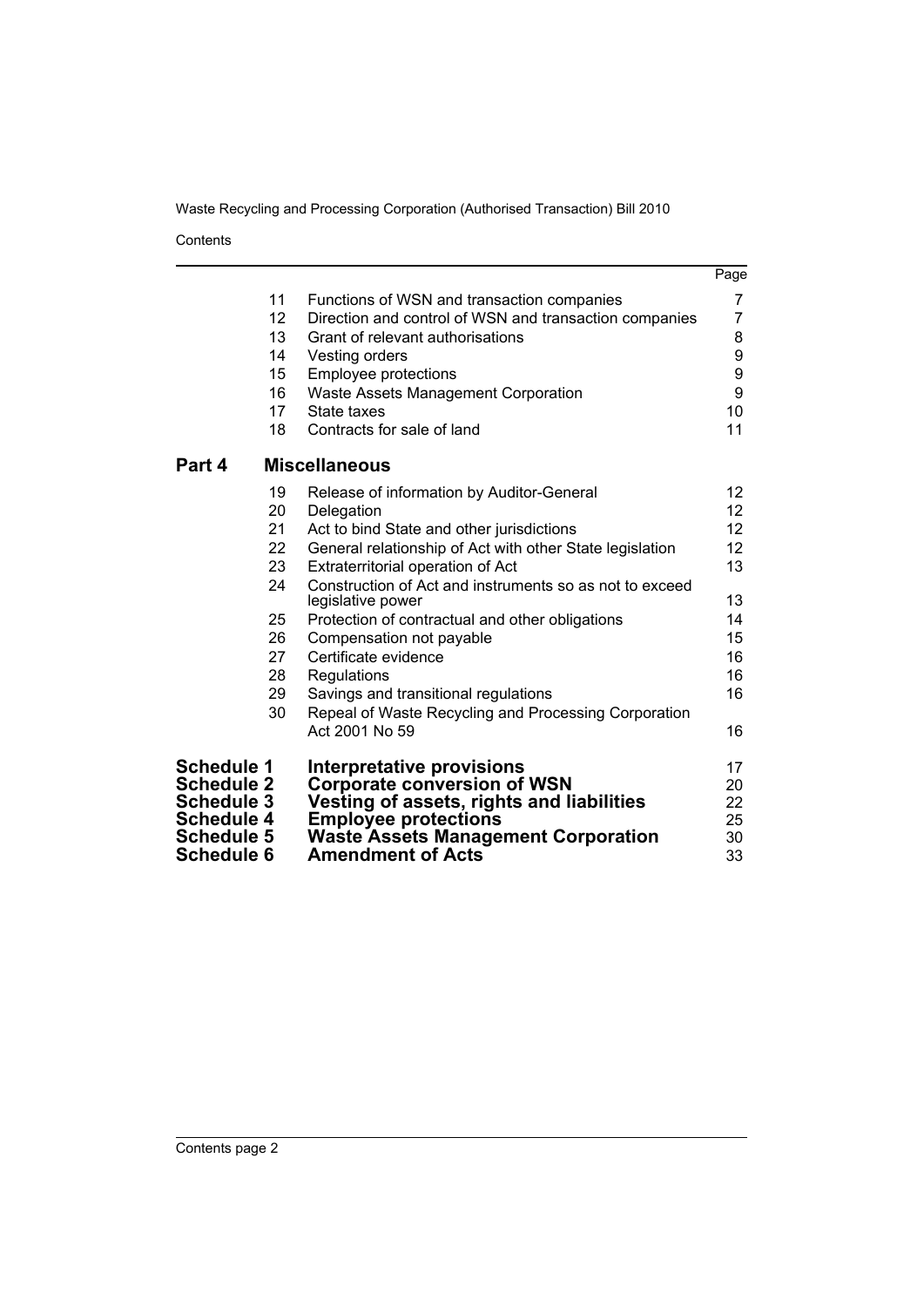*I certify that this public bill, which originated in the Legislative Assembly, has finally passed the Legislative Council and the Legislative Assembly of New South Wales.*

> *Clerk of the Legislative Assembly. Legislative Assembly, Sydney, , 2010*



New South Wales

# **Waste Recycling and Processing Corporation (Authorised Transaction) Bill 2010**

Act No , 2010

An Act to provide for the transfer of the business of the Waste Recycling and Processing Corporation; and for other purposes.

*I have examined this bill and find it to correspond in all respects with the bill as finally passed by both Houses.*

*Assistant Speaker of the Legislative Assembly.*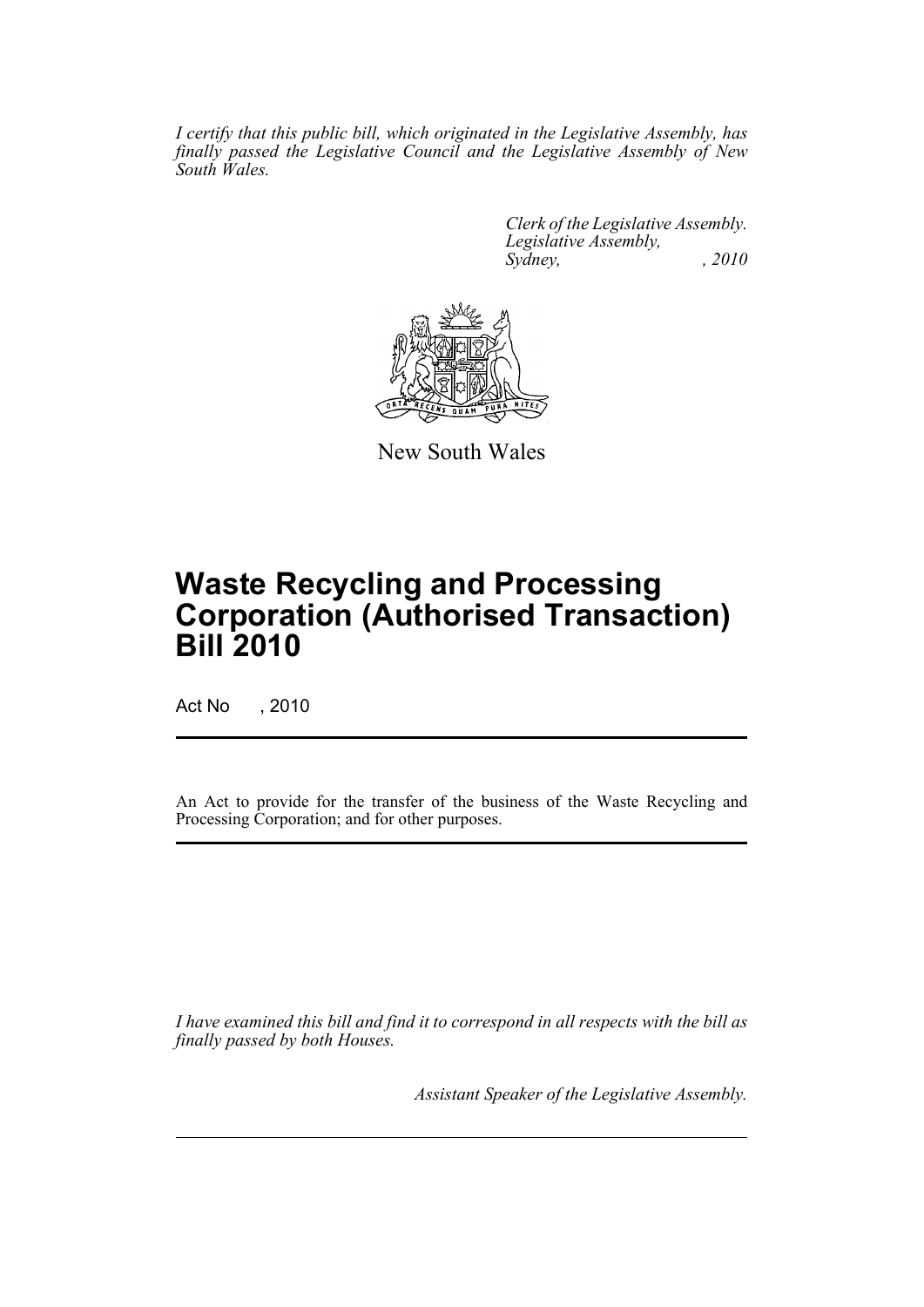Part 1 Preliminary

**The Legislature of New South Wales enacts:**

# <span id="page-3-1"></span><span id="page-3-0"></span>**Part 1 Preliminary**

#### **1 Name of Act**

This Act is the *Waste Recycling and Processing Corporation (Authorised Transaction) Act 2010*.

#### <span id="page-3-2"></span>**2 Commencement**

- (1) This Act commences on the date of assent to this Act, except as provided by subsection (2).
- (2) Section 30 and Schedule 6.2 commence on a day to be appointed by proclamation.

#### <span id="page-3-3"></span>**3 Interpretation**

#### (1) **Key definitions**

In this Act:

*authorised transaction* means the transfer of WSN assets authorised by Part 2.

*the Fund* means the WAMC Landfill Rehabilitation Fund established by section 7.

*WSN* means the Waste Recycling and Processing Corporation constituted by the *Waste Recycling and Processing Corporation Act 2001*.

**Note.** The Waste Recycling and Processing Corporation operates under the trading name WSN Environmental Solutions.

*WSN assets* means assets, rights and liabilities of WSN.

#### (2) **Other interpretative provisions**

Expressions used in this Act that are defined in Schedule 1 have the meanings set out in that Schedule.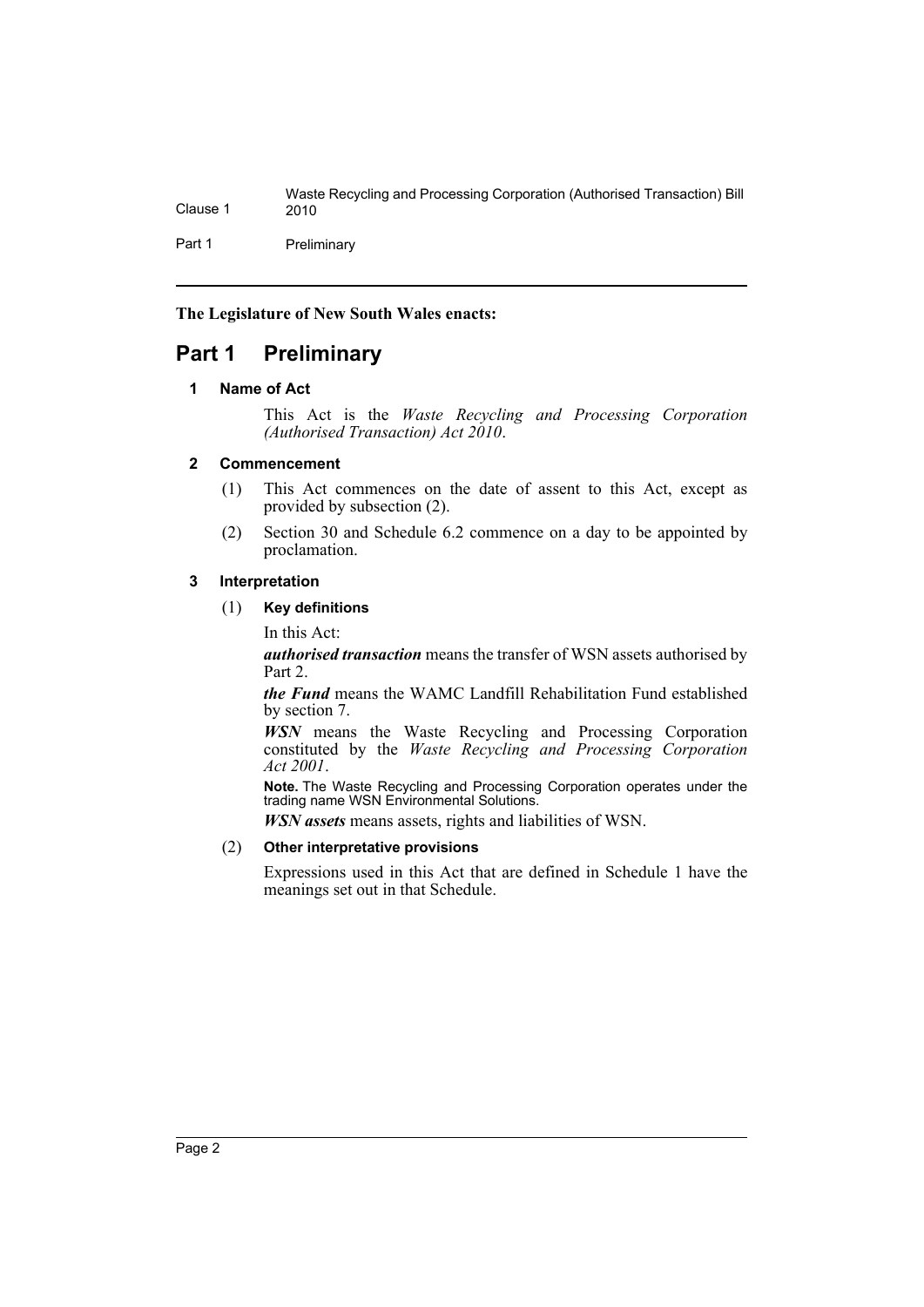| Waste Recycling and Processing Corporation (Authorised Transaction) Bill<br>2010 | Clause 4 |
|----------------------------------------------------------------------------------|----------|
| The authorised transaction                                                       | Part 2   |

# <span id="page-4-1"></span><span id="page-4-0"></span>**Part 2 The authorised transaction**

#### **4 Authority for transfer of WSN assets to private sector**

This Act authorises the transfer to the private sector of any WSN assets.

#### <span id="page-4-2"></span>**5 Transfer of WSN assets to public sector agencies**

This Act authorises the transfer of any WSN assets to one or more public sector agencies.

#### <span id="page-4-3"></span>**6 Proceeds of transaction**

- (1) The proceeds of the transfer of WSN assets to the private sector pursuant to the authorised transaction (*the transaction proceeds*) belong to and are payable directly to the State.
- (2) The transaction proceeds paid to the State are to be paid as follows:
	- (a) the amount of all outstanding WAMC landfill liabilities on the completion of the authorised transaction (determined as provided by section 7) is to be paid into the WAMC Landfill Rehabilitation Fund under that section,
	- (b) the balance of the transaction proceeds are to be paid into the Consolidated Fund.
- (3) The following deductions are authorised to be made from the transaction proceeds:
	- (a) deduction of such amounts as the Treasurer approves to repay debt and satisfy other liabilities of a public sector agency in respect of WSN assets transferred for the purposes of the authorised transaction,
	- (b) deduction of such amounts as the Treasurer approves to reimburse public sector agencies for payments made by them in respect of any tax, duty, fee or charge imposed by any Act or law of the State or any other jurisdiction in connection with a transaction arrangement,
	- (c) deduction of such amounts as the Treasurer approves to satisfy any liability of a public sector agency arising under or in connection with a transaction arrangement,
	- (d) deduction of such amounts as the Treasurer approves to meet expenses reasonably incurred by public sector agencies for the purposes of the authorised transaction.
- (4) The transaction proceeds do not include any amount certified by the Treasurer to have been paid to a public sector agency as a tax, duty, fee or charge imposed by any Act or law of the State in connection with a transaction arrangement.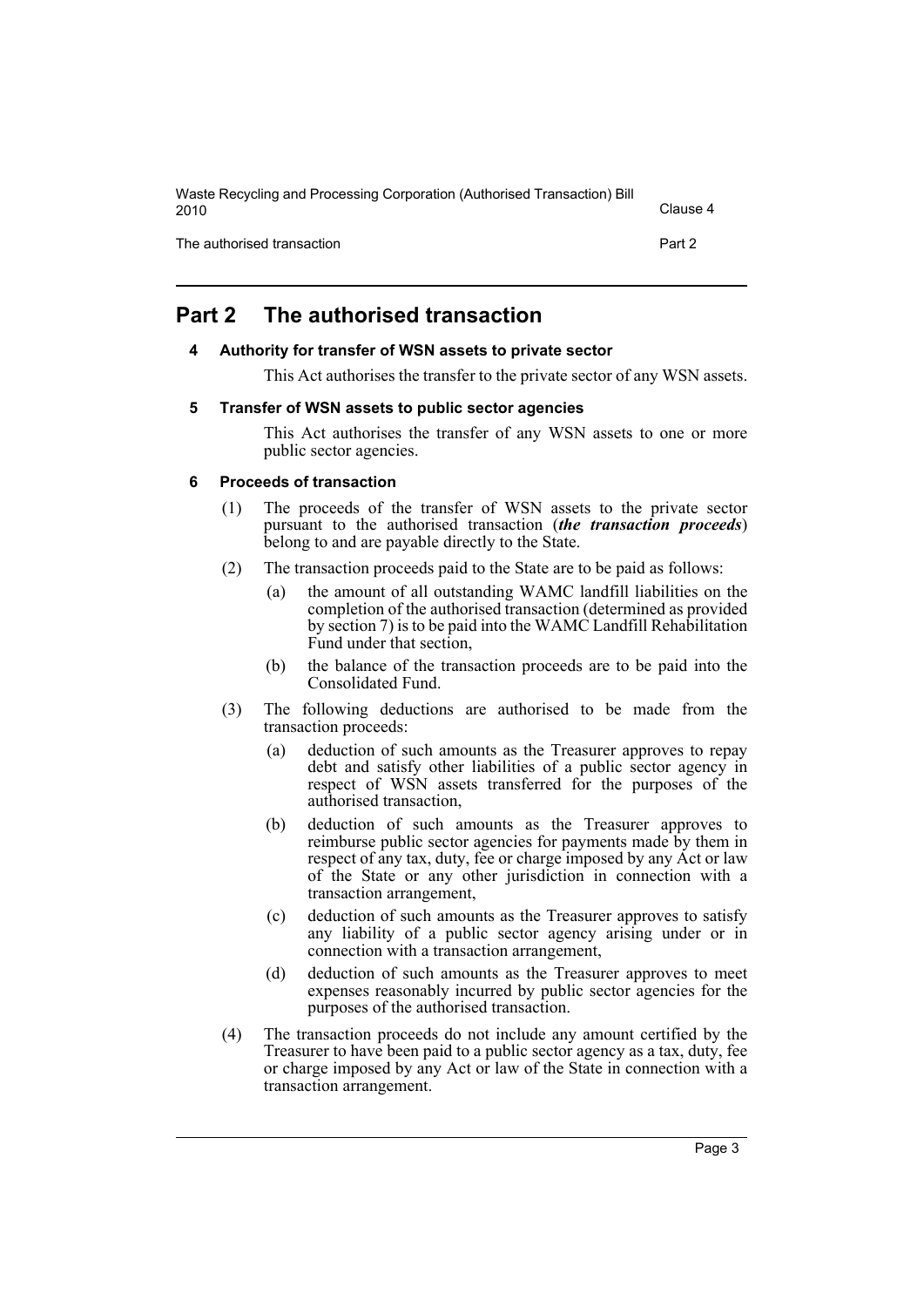Part 2 The authorised transaction

- (5) The deductions authorised to be made from the transaction proceeds may be made before payment of transaction proceeds into the Consolidated Fund or may be made by payment from the Consolidated Fund.
- (6) The requirements of this section do not affect the validity of a transaction arrangement.

#### <span id="page-5-0"></span>**7 WAMC Landfill Rehabilitation Fund**

- (1) There is to be established in the Special Deposits Account a fund called the WAMC Landfill Rehabilitation Fund (*the Fund*). The Fund is to be administered by the Treasurer.
- (2) There is payable into the Fund:
	- (a) out of the transaction proceeds under section 6, the amount of all outstanding WAMC landfill liabilities as at the completion of the authorised transaction (as determined under this section),
	- (b) interest and any other amounts accruing from time to time from the investments of the Fund.
- (3) There is payable from the Fund:
	- (a) amounts in payment of (or in reimbursement for the payment of) any outstanding WAMC landfill liabilities, as directed by the Treasurer from time to time,
	- (b) amounts for payment to the Consolidated Fund as directed by the Treasurer from time to time, but only as permitted by this section,
	- (c) administrative expenses incurred in relation to the Fund.
- (4) The Treasurer cannot direct a payment from the Fund to the Consolidated Fund if the balance standing to the credit of the Fund at the time of the payment is less than the amount of all outstanding WAMC landfill liabilities at that time.
- (5) The amount of all outstanding WAMC landfill liabilities as at the completion of the authorised transaction is to be determined and reported to the Treasurer by the person appointed by the Treasurer as Technical Consultant for the authorised transaction.
- (6) The annual report of the Waste Assets Management Corporation is to include details of the amounts paid from the Fund during the financial year to which the report relates and the purposes for which those payments were made.
- (7) The Treasurer may invest money in the Fund in such manner as may be authorised by the *Public Authorities (Financial Arrangements) Act 1987*.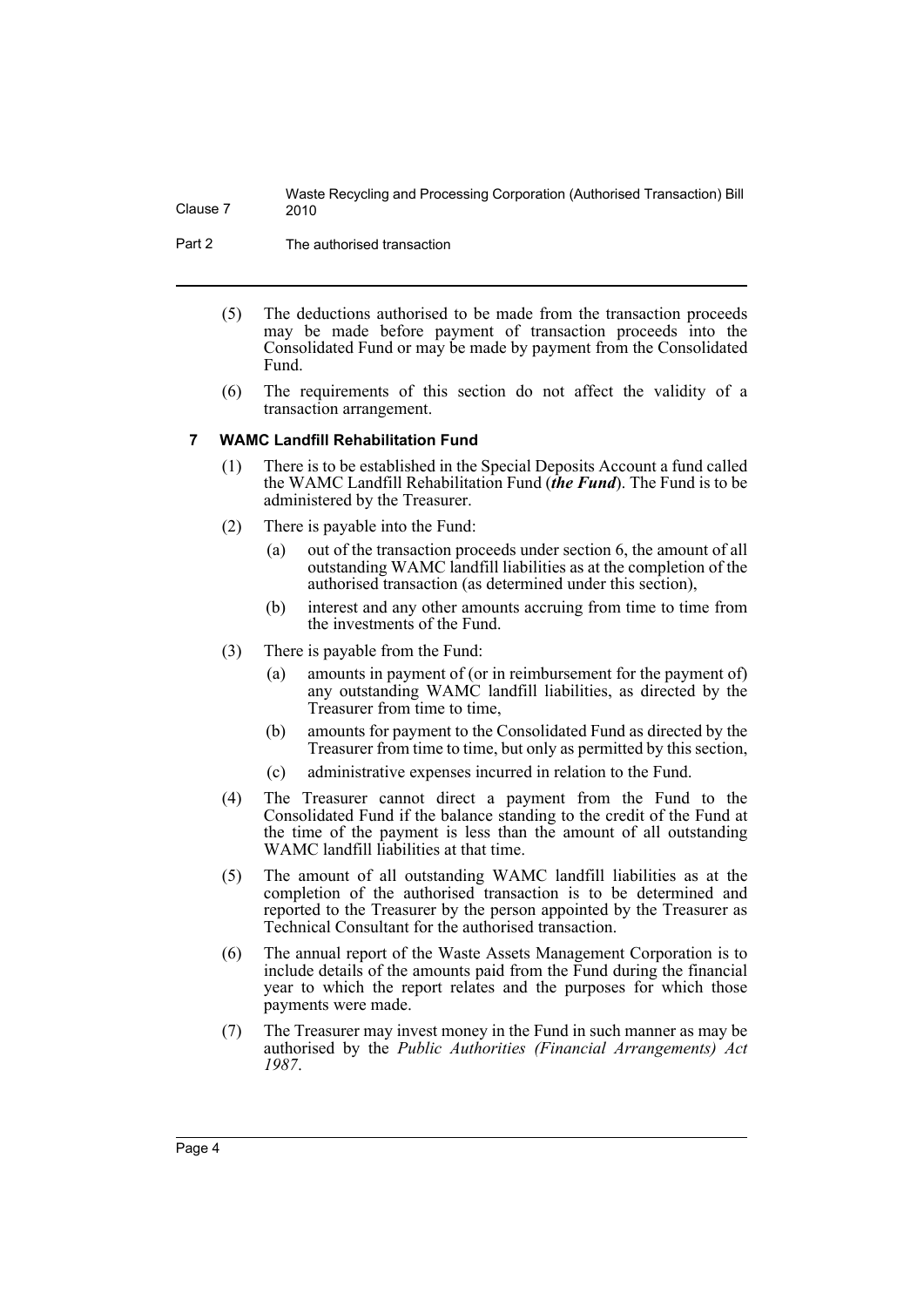| Waste Recycling and Processing Corporation (Authorised Transaction) Bill<br>2010 | Clause 8 |
|----------------------------------------------------------------------------------|----------|
| The authorised transaction                                                       | Part 2   |

(8) In this section: *outstanding WAMC landfill liabilities* means any liabilities of WSN in relation to the rehabilitation and future maintenance of landfill sites that become liabilities of the Waste Assets Management Corporation pursuant to the authorised transaction.

#### <span id="page-6-0"></span>**8 Treasurer to report on authorised transaction**

- (1) The Treasurer is to prepare a report on the following matters concerning the authorised transaction:
	- (a) the broad strategies for compliance with the waste management strategies of the Environment Protection Authority,
	- (b) the broad strategies to be established to ensure the resolution of any competition issues resulting from the authorised transaction.
- (2) In preparing the report, the Treasurer is to consult with the Environment Protection Authority.
- (3) The Treasurer's report is to be publicly released as soon as reasonably practicable after the completion of the authorised transaction.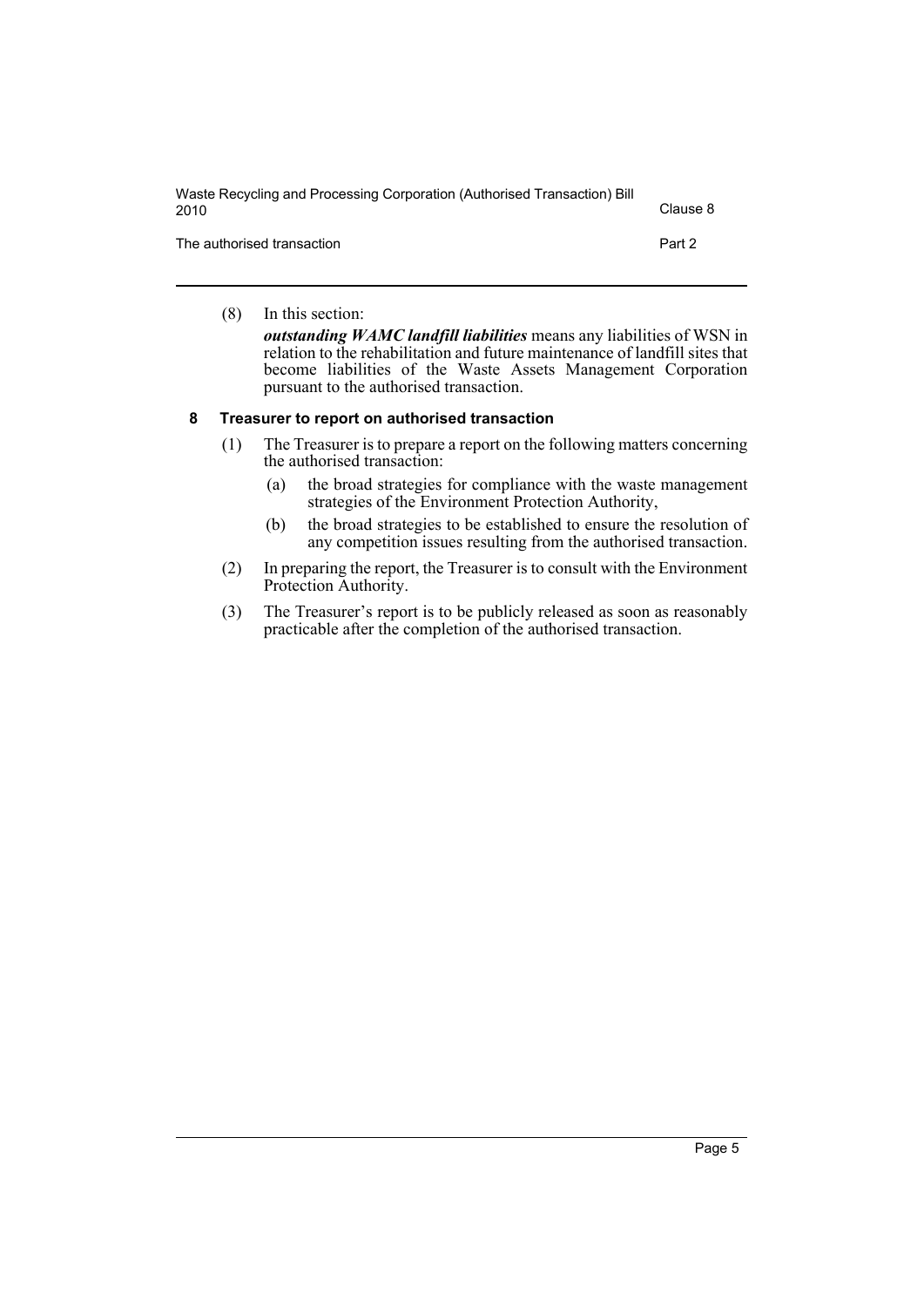Part 3 Facilitating the authorised transaction

## <span id="page-7-1"></span><span id="page-7-0"></span>**Part 3 Facilitating the authorised transaction**

#### **9 Treasurer's functions**

The Treasurer has and may exercise all such functions as are necessary or convenient for the purposes of the authorised transaction. The functions conferred on the Treasurer by any other provision of this Act do not limit the Treasurer's functions under this section.

#### <span id="page-7-2"></span>**10 Transaction companies**

- (1) The Treasurer may for the purposes of the authorised transaction establish, or direct the establishment of, companies as *transaction companies* in any of the following ways:
	- (a) the formation or acquisition by or on behalf of the State or a SOC of a company limited by shares, so that all the issued shares in the company are held by or on behalf of the State or a SOC (or both),
	- (b) the formation or acquisition of a company as a wholly owned subsidiary company of a transaction company,
	- (c) the conversion of WSN into a company limited by shares as provided by Schedule 2.
- (2) A transaction company that is a public sector agency may be converted from one kind of company to any other kind of company.
- (3) Except by express agreement with the Treasurer:
	- (a) a transaction company is not and does not represent the State, and
	- (b) the debts, liabilities and obligations of a transaction company are not guaranteed by the State (but without affecting any guarantee of a debt, liability or obligation of WSN that becomes a debt, liability or obligation of the transaction company).
- (4) The Treasurer may act for or on behalf of the State, a SOC or a transaction company that is a public sector agency in connection with the rights, privileges and benefits, and the duties, liabilities and obligations of the State, the SOC or the transaction company as the holder of shares or other securities in a transaction company.
- (5) Shares and other securities in a transaction company that is a public sector agency may be issued, sold or transferred in accordance with the directions of the Treasurer.
- (6) The Treasurer may on behalf of the State, a SOC or a transaction company that is a public sector agency enter into and carry out transaction arrangements for the issue, sale or transfer of shares and other securities in a transaction company.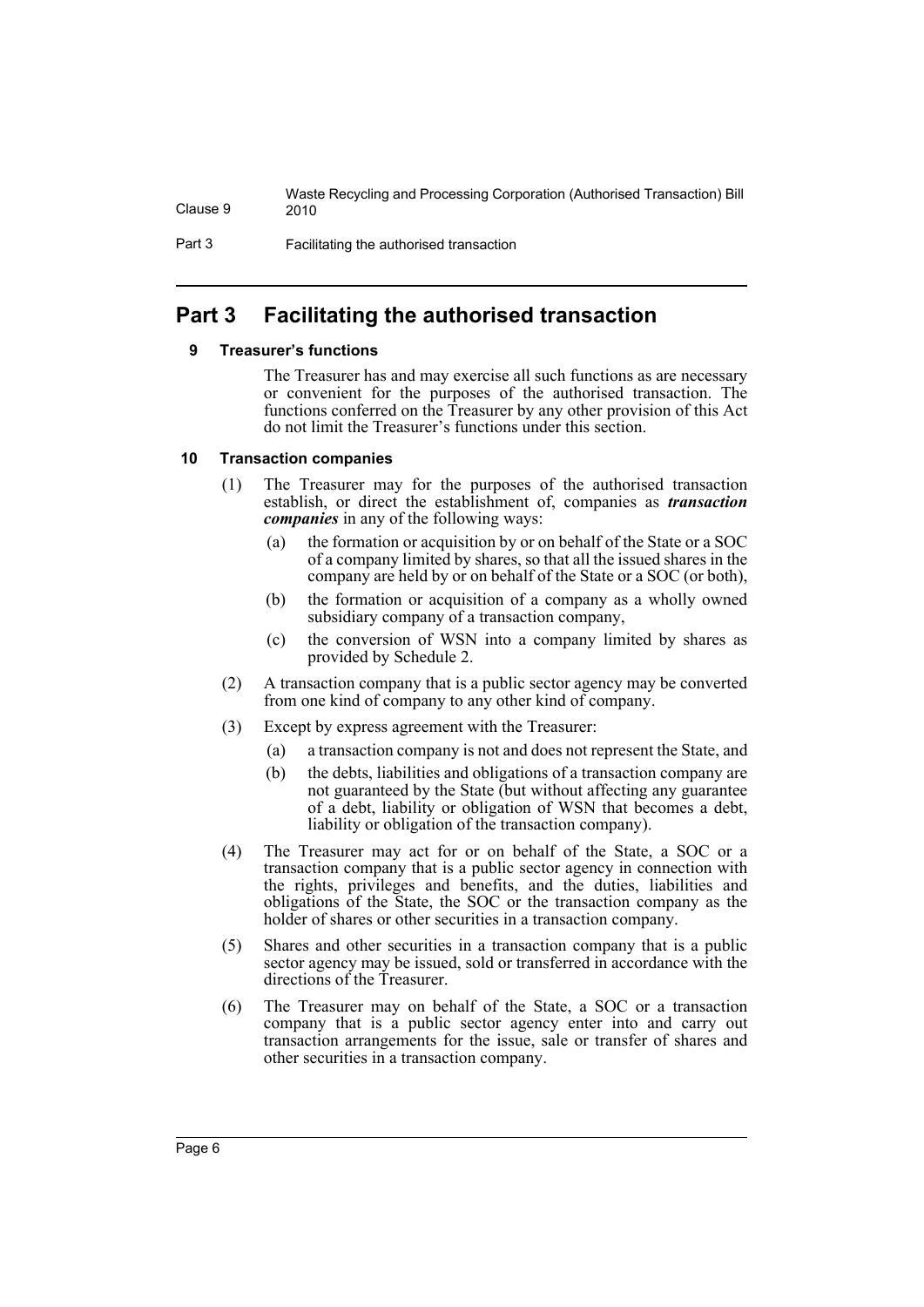| Waste Recycling and Processing Corporation (Authorised Transaction) Bill<br>2010 | Clause 11 |
|----------------------------------------------------------------------------------|-----------|
| Facilitating the authorised transaction                                          | Part 3    |

#### <span id="page-8-0"></span>**11 Functions of WSN and transaction companies**

- (1) WSN and any transaction company have and may exercise all such functions as are necessary or convenient for the purposes of the authorised transaction.
- (2) The functions conferred by this section are in addition to any other functions that WSN or a transaction company has apart from this section and those other functions do not prevent or otherwise limit the exercise of the additional functions conferred by this section.
- (3) The Treasurer may act for and on behalf of and in the name of WSN or any transaction company (while it is a public sector agency) in the exercise of any of its functions for the purposes of the authorised transaction.

#### <span id="page-8-1"></span>**12 Direction and control of WSN and transaction companies**

- (1) WSN and any transaction company (while it is a public sector agency) are subject to the direction and control of the Treasurer in the exercise of any of their functions for the purposes of the authorised transaction.
- (2) The Treasurer may give directions for the purposes of the authorised transaction to WSN and to any transaction company, and to the directors and other officers of WSN or a transaction company. Any such directions must be complied with by WSN, the transaction company or the directors or other officers concerned.
- (3) Directions to a transaction company (or its directors and other officers) can only be given and are only required to be complied with while the transaction company is a public sector agency.
- (4) The power to give directions under this section extends to directions with respect to the way in which WSN or a transaction company is to conduct its business and other affairs.
- (5) Action taken by WSN to comply with a direction of the Treasurer under this Act does not require the approval of the voting shareholders or portfolio Minister of WSN.
- (6) Anything done or omitted to be done by a director or other officer of WSN or a transaction company in complying with a direction given by the Treasurer under this Act does not subject the director or officer personally to any action, liability, claim or demand.
- (7) The provisions of this section are declared to be Corporations legislation displacement provisions for the purposes of section 5G of the Corporations Act.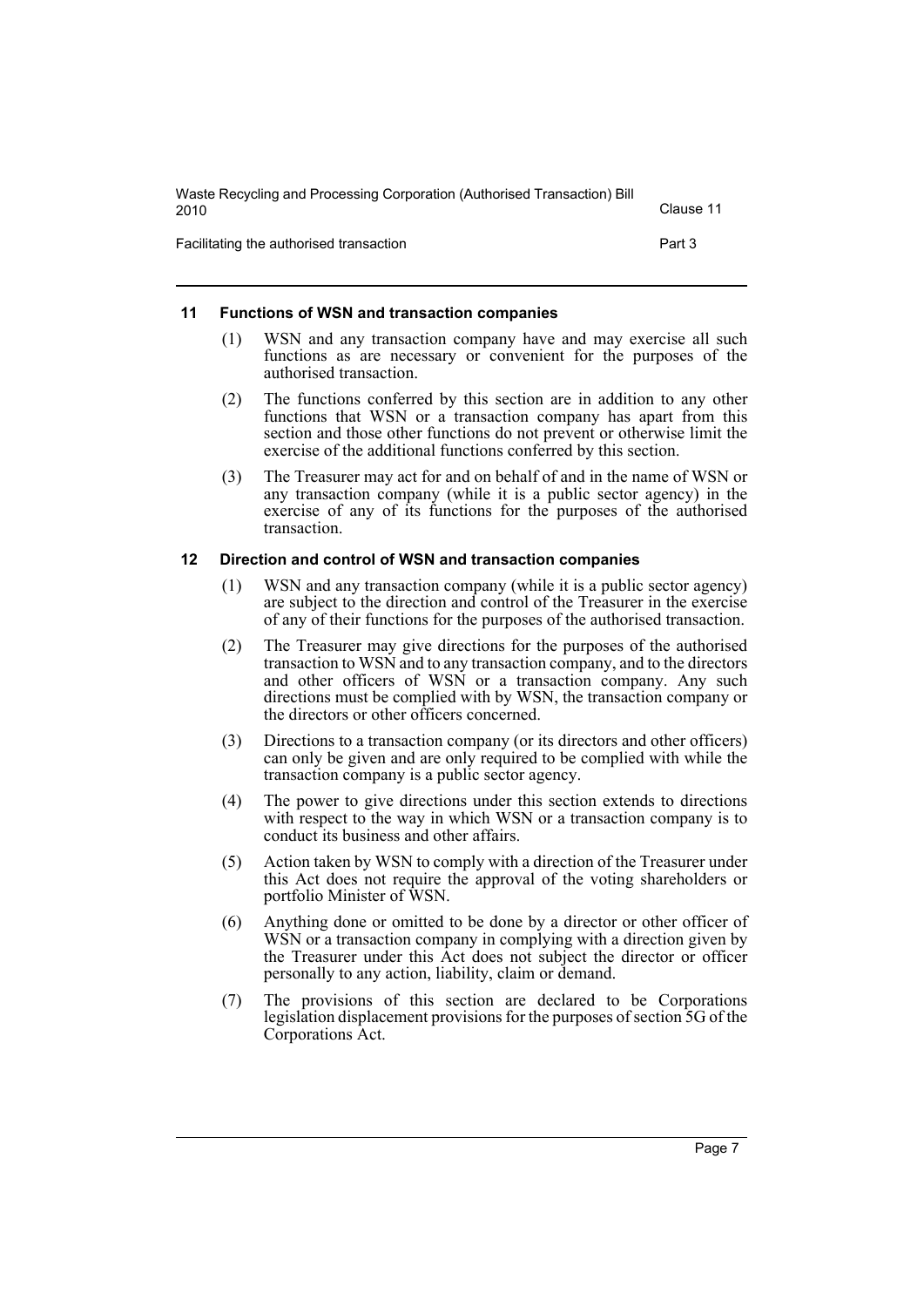Part 3 Facilitating the authorised transaction

#### <span id="page-9-0"></span>**13 Grant of relevant authorisations**

- (1) The Treasurer may give directions to a public sector agency for or with respect to the grant of any relevant authorisation to a person who becomes or who it is proposed will become the new operator of any WSN assets pursuant to the authorised transaction, including directions for or with respect to any of the following:
	- (a) requiring the grant of any such relevant authorisation without the necessity for the making or determination of any application,
	- (b) the displacement or modification of any provision of a relevant law in its application to the grant of any such relevant authorisation,
	- (c) the conditions or endorsements subject to which any such relevant authorisation is to be granted or that are to be attached to any such relevant authorisation.
- (2) A direction may only be given under this section for the grant of a relevant authorisation that:
	- (a) operates to transfer, replace or replicate an existing relevant authorisation that is currently in force, to the extent of its application to or in respect of the WSN assets concerned, and
	- (b) is subject to terms, conditions or endorsements that are the same (or to substantially the same effect) as those to which that existing relevant authorisation is subject.
- (3) The Treasurer must consult with a public sector agency before giving a direction to the public sector agency under this section.
- (4) A public sector agency exercising functions under a relevant law must comply with a direction of the Treasurer under this section.
- (5) Anything done by WSN in compliance with a condition or endorsement of a relevant authorisation in relation to WSN assets of which a person is the new operator is taken to have been done by the new operator for the purposes of any corresponding condition or endorsement of a relevant authorisation granted to the new operator pursuant to a direction under this section.
- (6) A relevant authorisation granted to WSN or to the new operator of WSN assets may not be suspended or cancelled on the ground of the conversion of WSN or the new operator to a company or on the ground of any change that has occurred in the officers or shareholders of the company as a result of that conversion or pursuant to a transaction arrangement.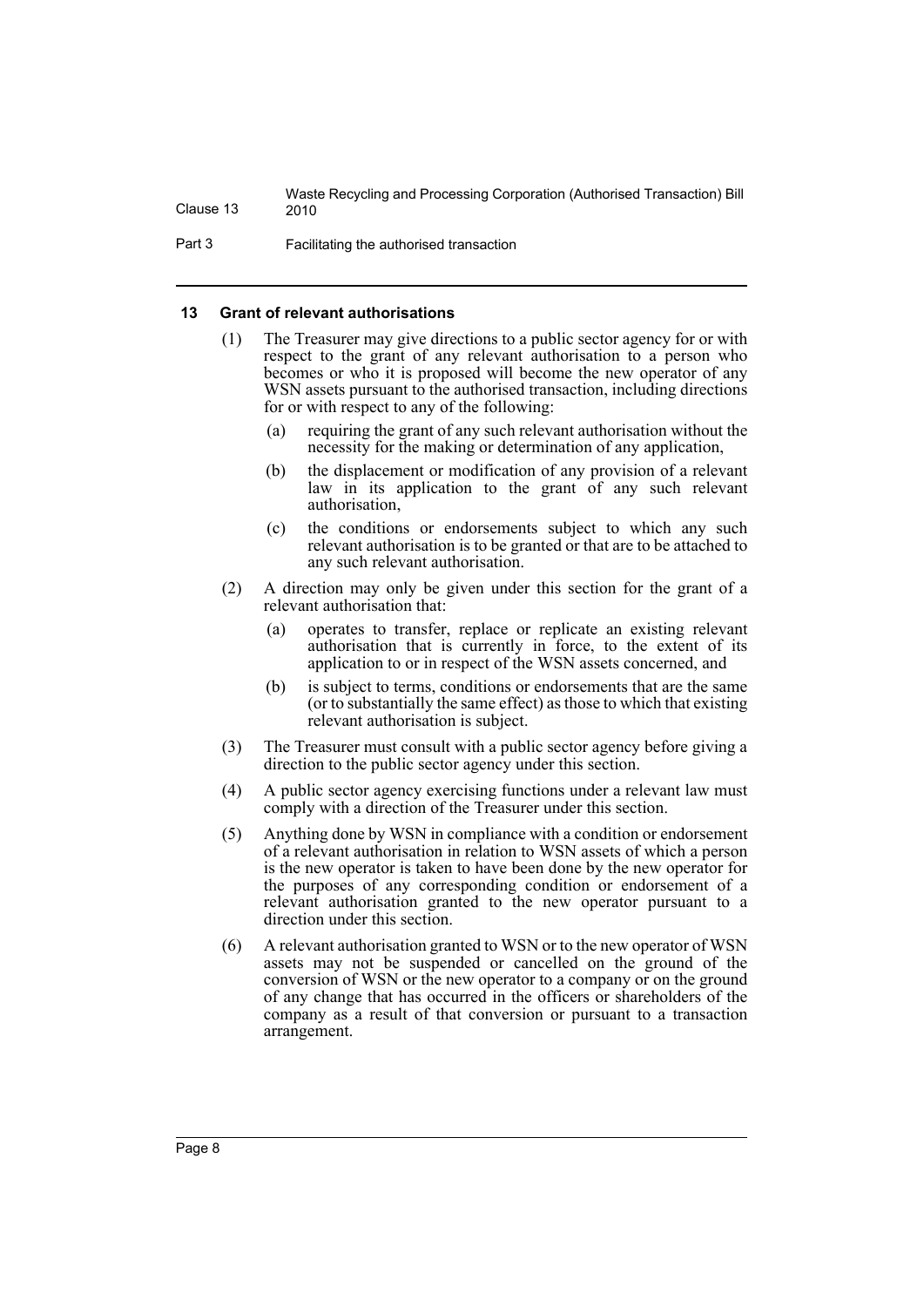| Waste Recycling and Processing Corporation (Authorised Transaction) Bill<br>2010 | Clause 14 |
|----------------------------------------------------------------------------------|-----------|
| Facilitating the authorised transaction                                          | Part 3    |

(7) In this section:

*grant* includes issue and transfer.

*new operator* of WSN assets means:

- (a) a public sector agency to which any WSN assets are transferred for the purposes of the authorised transaction, or
- (b) a person (or the nominee of a person) in whom WSN assets are vested, or to whom WSN assets are transferred, pursuant to the authorised transaction.

*public sector agency* includes a local authority.

*relevant authorisation* means a licence, permit, consent, entitlement, accreditation or other authorisation under a relevant law.

*relevant law* means any of the following Acts and any regulations or instruments under those Acts:

*Contaminated Land Management Act 1997*

*Environmental Planning and Assessment Act 1979*

*Mining Act 1992*

*Protection of the Environment Operations Act 1997*

*Sydney Water Act 1994*

*Water Act 1912*

*Water Management Act 2000*

any other Act prescribed by the regulations.

### <span id="page-10-0"></span>**14 Vesting orders**

The Treasurer may make vesting orders under Schedule 3 for the purposes of the authorised transaction.

#### <span id="page-10-1"></span>**15 Employee protections**

Schedule 4 contains provisions relating to the transfer of employees of WSN for the purposes of the authorised transaction.

#### <span id="page-10-2"></span>**16 Waste Assets Management Corporation**

- (1) There is constituted by this Act a corporation with the corporate name of the Waste Assets Management Corporation (*the Corporation*).
- (2) The Corporation is a NSW Government agency and is, in the exercise of the Corporation's functions, subject to the control and direction of the Treasurer.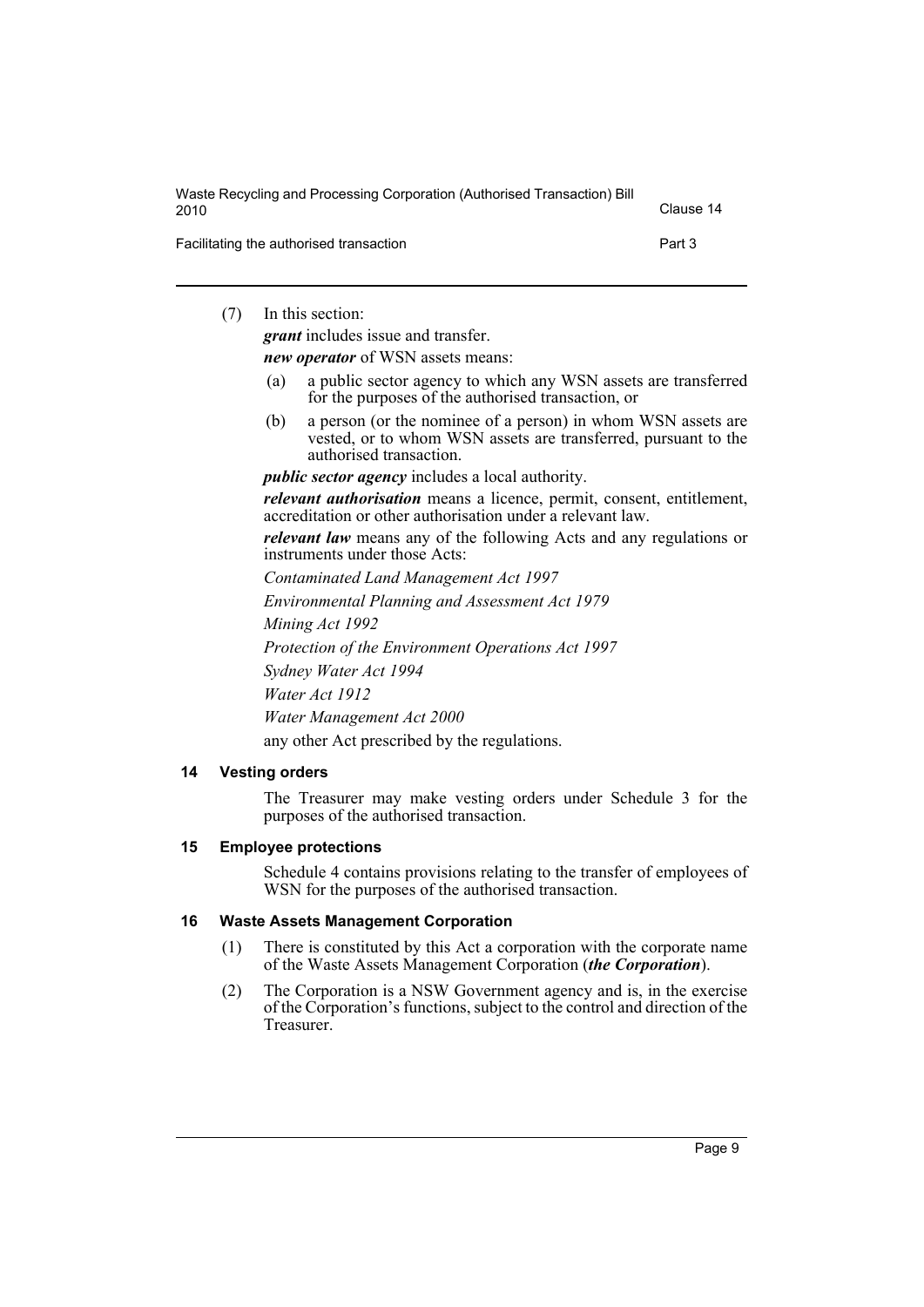Part 3 Facilitating the authorised transaction

- (3) The Corporation has the following functions:
	- (a) to hold, on behalf of the Crown, WSN assets acquired by it or transferred to it by or under this or any other Act and to conduct businesses, provide services and carry on activities that relate to or are incidental to the management of any WSN assets held by it,
	- (b) to undertake, on behalf of the Crown, the development for any purpose for the benefit of the State of any land comprising WSN assets held by it,
	- (c) such other functions in connection with WSN assets held by it as may be prescribed by the regulations,
	- (d) such other functions as may be conferred or imposed on the Corporation by or under this or any other Act.

**Note.** See also Schedule 5, which makes further provision for the Corporation.

#### <span id="page-11-0"></span>**17 State taxes**

(1) In this section:

*relevant matter* means any of the following:

- (a) the transfer of WSN assets for the purposes of the authorised transaction,
- (b) a vesting of assets, rights or liabilities by operation of Schedule 3 (Vesting of assets, rights and liabilities) and anything certified by the Treasurer as having been done in consequence of such a vesting (for example, the transfer or registration of an interest in land),
- (c) the issue, disposal or purchase of shares or other securities in a company for the purposes of the authorised transaction,
- (d) any matter connected with the corporate conversion of WSN for the purposes of the authorised transaction,
- (e) such other matters for the purposes of the authorised transaction as may be prescribed by the regulations.

*State tax* means application or registration fees, duty under the *Duties Act 1997* or any other tax, duty, fee or charge imposed by any Act or law of the State.

- (2) State tax is not payable by a public sector agency in relation to a relevant matter.
- (3) State tax is not payable by a person or body (other than a public sector agency) in relation to a relevant matter to such extent (if any) as the Treasurer may direct by order in writing, either generally or in a particular case.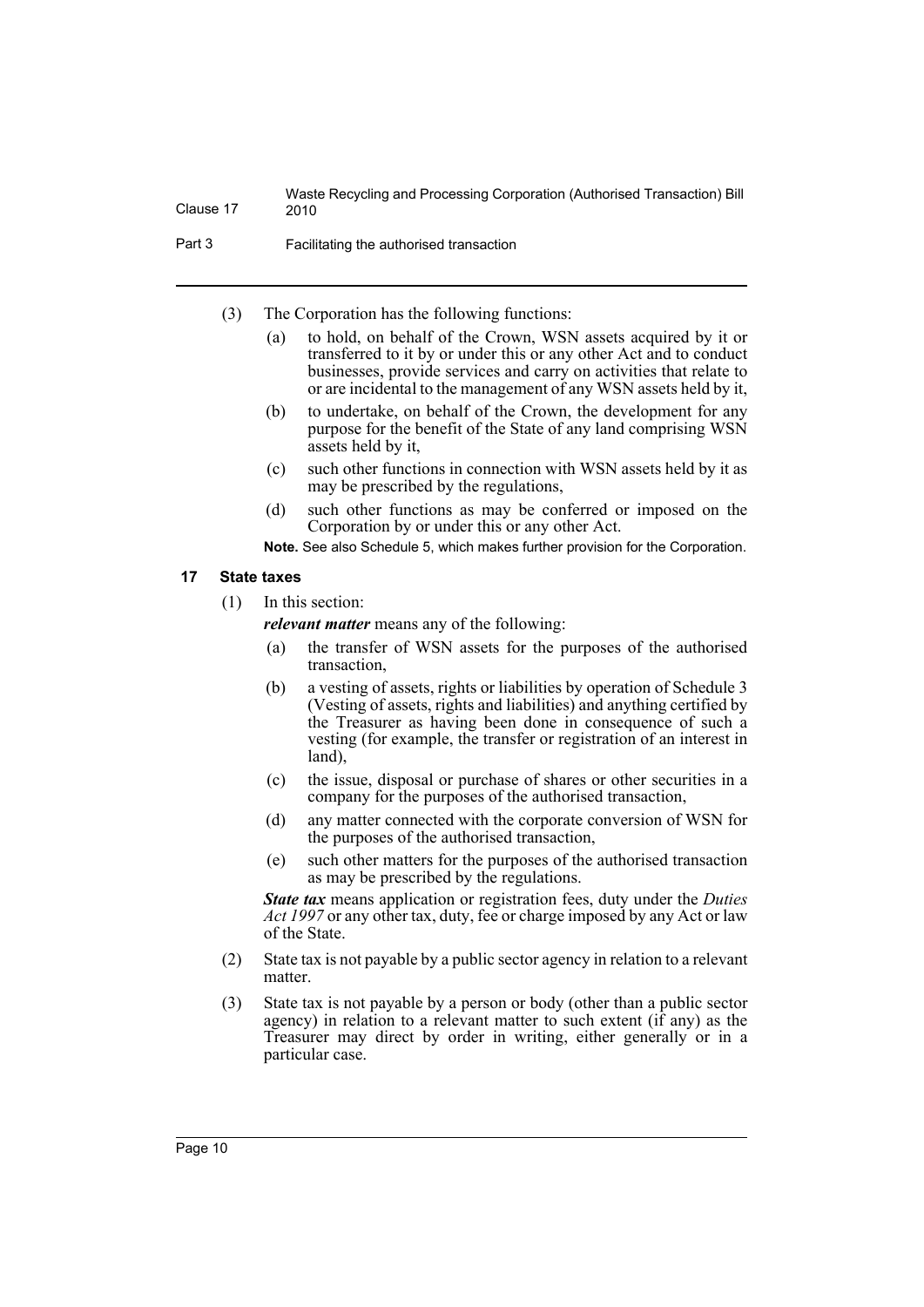| Waste Recycling and Processing Corporation (Authorised Transaction) Bill<br>2010 | Clause 18 |
|----------------------------------------------------------------------------------|-----------|
| Facilitating the authorised transaction                                          | Part 3    |

- (4) An order may be made by the Treasurer under this section before or after the liability to pay the State tax concerned accrues.
- (5) The Treasurer must give a copy of an order under this section to the Chief Commissioner of State Revenue.

#### <span id="page-12-0"></span>**18 Contracts for sale of land**

Section 52A (Contracts for sale of land) of the *Conveyancing Act 1919* does not apply to a contract for the sale of land that is entered into for the purposes of the authorised transaction.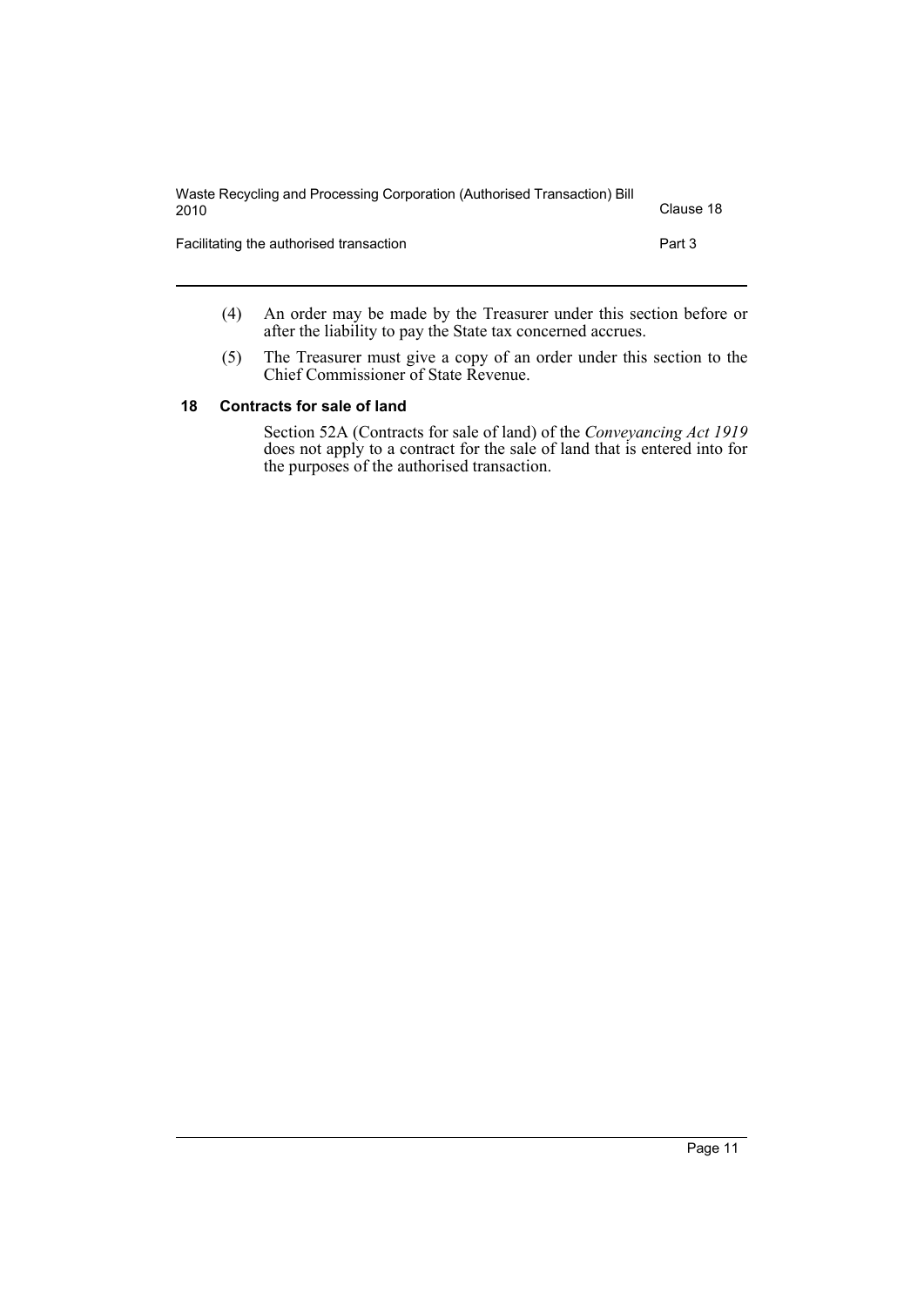Part 4 Miscellaneous

### <span id="page-13-0"></span>**Part 4 Miscellaneous**

#### <span id="page-13-1"></span>**19 Release of information by Auditor-General**

Section 38 (Secrecy) of the *Public Finance and Audit Act 1983* does not apply to or in respect of a report or communication that the Treasurer authorises the Auditor-General to make to a person for the purposes of the authorised transaction.

### <span id="page-13-2"></span>**20 Delegation**

The Treasurer may delegate to the Secretary of the Treasury, or to any other officer of the Government Service prescribed by the regulations, any function of the Treasurer under this Act except this power of delegation.

### <span id="page-13-3"></span>**21 Act to bind State and other jurisdictions**

- (1) This Act binds the State and, in so far as the legislative power of the Parliament of New South Wales permits, the other States, the Territories and the Commonwealth.
- (2) Without limiting subsection (1), this Act has effect despite any privilege or immunity of the Crown in any of its capacities.
- (3) This Act does not make any State or Territory, the Commonwealth, or the Crown in any of its capacities, liable to be prosecuted for an offence.
- (4) A reference in this section to a State, Territory or the Commonwealth includes a reference to the Government of the State, Territory or Commonwealth.

#### <span id="page-13-4"></span>**22 General relationship of Act with other State legislation**

- (1) None of the following provisions operate to prevent, restrict or otherwise limit the carrying out of the authorised transaction or the exercise of a function for the purposes of the authorised transaction:
	- (a) any provision of the *State Owned Corporations Act 1989* or the *Waste Recycling and Processing Corporation Act 2001*,
	- (b) any provision of the constitution of WSN or a subsidiary of WSN.
- (2) In the event of any inconsistency between the provisions of this Act or the regulations and a provision of any other State legislation that is prescribed by the regulations as an inconsistent provision for the purposes of this section, the provisions of this Act or the regulations (as the case may be) prevail to the extent of the inconsistency.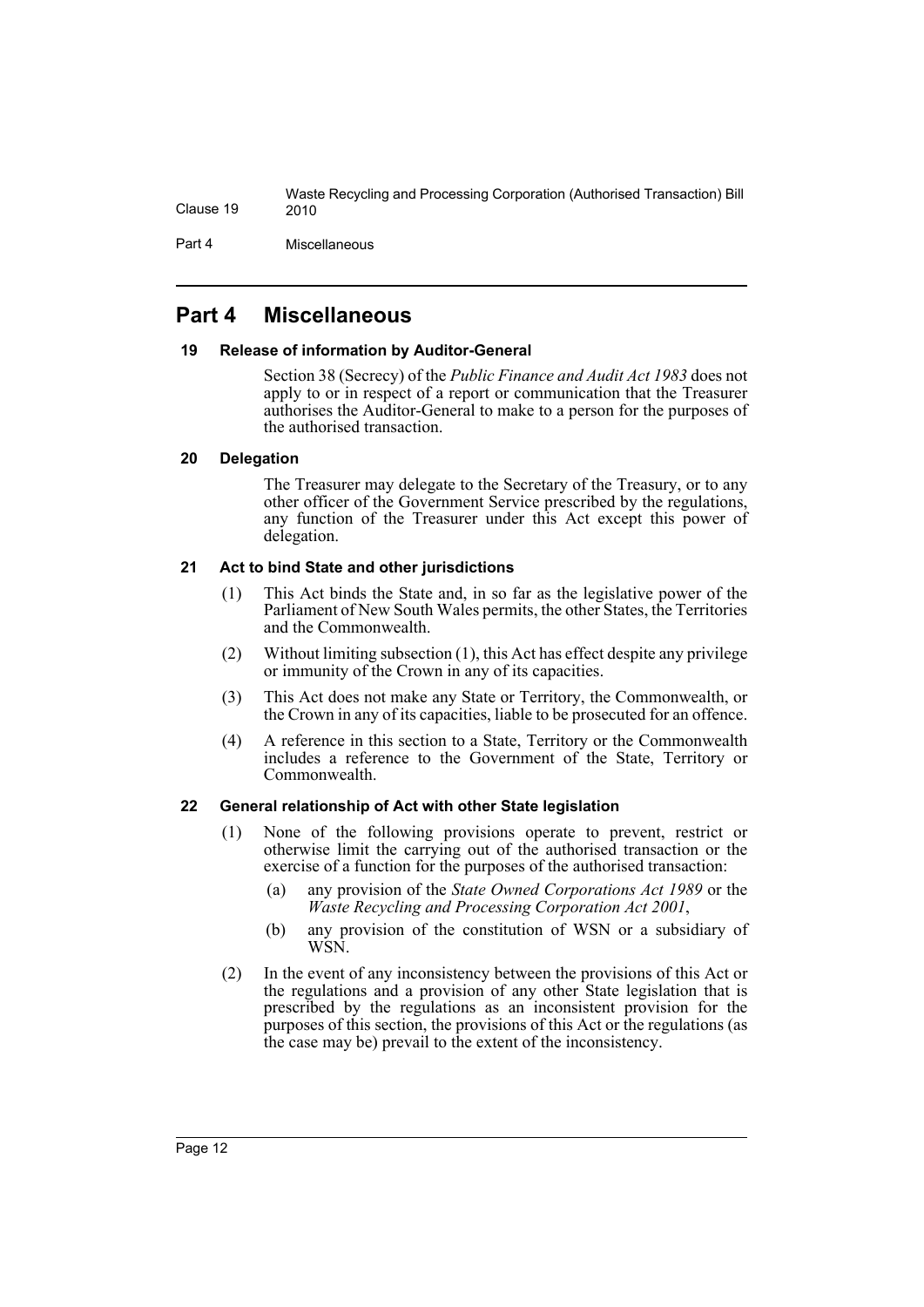| Waste Recycling and Processing Corporation (Authorised Transaction) Bill<br>2010 | Clause 23 |
|----------------------------------------------------------------------------------|-----------|
| Miscellaneous                                                                    | Part 4    |

#### <span id="page-14-0"></span>**23 Extraterritorial operation of Act**

- (1) It is the intention of the Parliament of New South Wales that the operation of this Act should, as far as possible, include operation in relation to the following:
	- (a) things situated in or outside the territorial limits of the State,
	- (b) acts, transactions and matters done, entered into or occurring in or outside the territorial limits of the State,
	- (c) things, acts, transactions and matters (wherever situated, done, entered into or occurring) that would, apart from this Act, be governed or otherwise affected by the law of another State, a Territory, the Commonwealth or a foreign country.
- (2) Without limiting subsection (1), it is the intention of the Parliament of New South Wales that the provisions of this Act have an operation in relation to the things, acts, transactions and matters referred to in that subsection even if the rules of private international law (whether at general law or as provided by legislation) would require the application of a law other than this Act instead of the provisions of this Act.

#### <span id="page-14-1"></span>**24 Construction of Act and instruments so as not to exceed legislative power**

- (1) Unless a contrary intention appears, if a provision of this Act or an instrument made under this Act:
	- (a) would, apart from this section, have an invalid application, but
	- (b) also has at least one valid application,

it is the intention of the Parliament of New South Wales that the provision is not to have the invalid application, but is to have every valid application.

- (2) Despite subsection (1), the provision is not to have a particular valid application if:
	- (a) apart from this section, it is clear, taking into account the provision's context and the purposes or objects underlying this Act, that the provision was intended to have that valid application only if every invalid application, or a particular invalid application, of the provision had also been within the legislative power of the Parliament of New South Wales, or
	- (b) the provision's operation in relation to that valid application would be different in a substantial respect from what would have been its operation in relation to that valid application if every invalid application, or a particular invalid application, of the provision had been within the legislative power of the Parliament of New South Wales.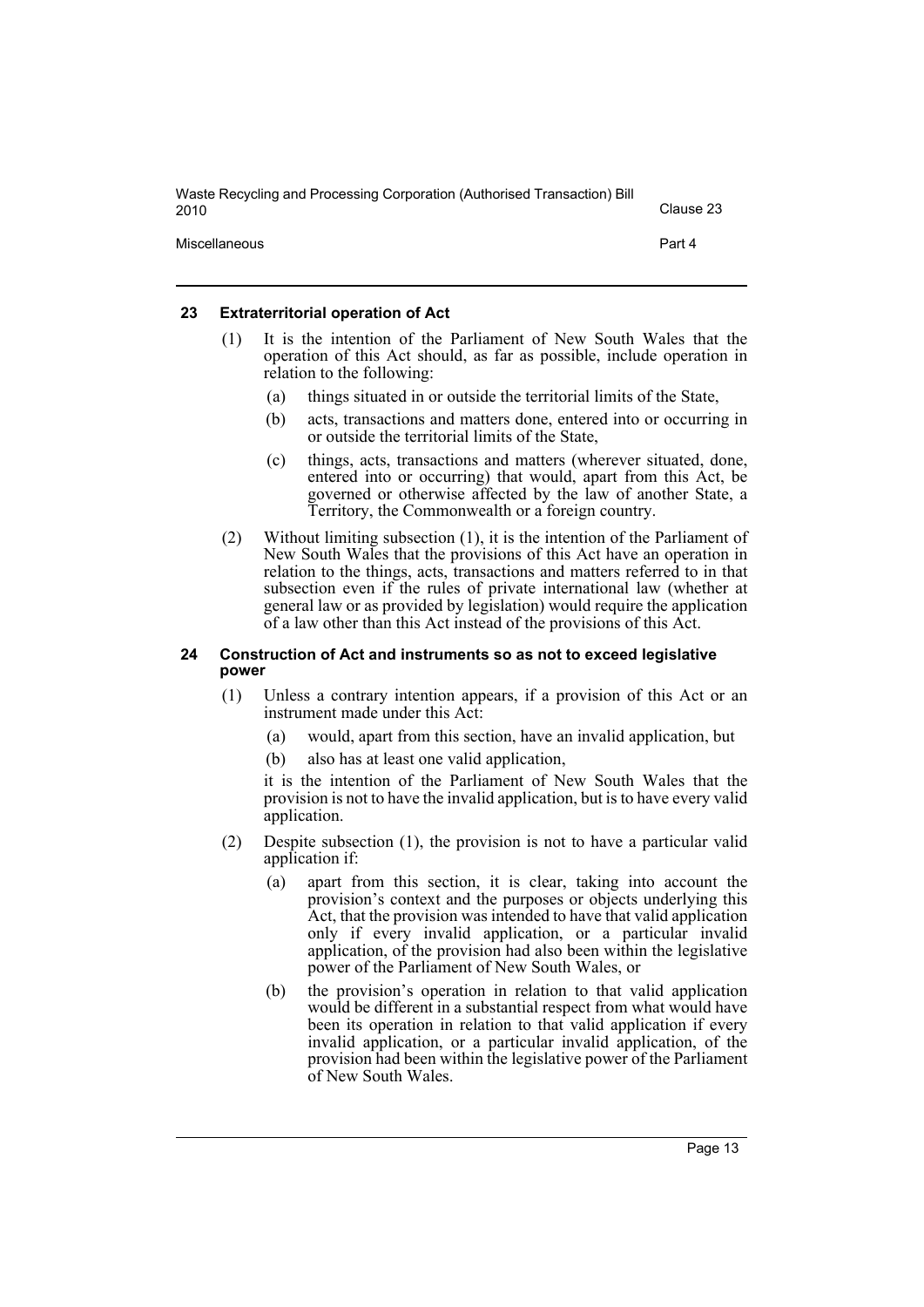Part 4 Miscellaneous

- (3) Subsection (2) does not limit the cases in which a contrary intention may be taken to appear for the purposes of subsection (1).
- (4) This section is in addition to, and not in derogation of, section 31 of the *Interpretation Act 1987*.
- (5) In this section:

*application* means an application in relation to:

- (a) one or more particular persons, things, matters, places, circumstances or cases, or
- (b) one or more classes (however defined or determined) of persons, things, matters, places, circumstances or cases.

*invalid application*, in relation to a provision, means an application because of which the provision exceeds the legislative power of the Parliament of New South Wales.

*valid application*, in relation to a provision, means an application which, if it were the provision's only application, would be within the legislative power of the Parliament of New South Wales.

#### <span id="page-15-0"></span>**25 Protection of contractual and other obligations**

- (1) This section applies to the following:
	- (a) the operation of this Act (including any order under this Act and anything done or omitted to be done under or for the purposes of this Act),
	- (b) the transfer of WSN assets for the purposes of the authorised transaction,
	- (c) the entering into or performance of obligations under a transaction arrangement by a public sector agency,
	- (d) a disclosure of information by, on behalf of or with the consent of a public sector agency for the purposes of the authorised transaction.
- (2) None of the matters or things to which this section applies are to be regarded as:
	- (a) a breach of contract or confidence or otherwise as a civil wrong, or
	- (b) a breach of any instrument (including, without limitation, any provision prohibiting, restricting or regulating the assignment or transfer of assets, rights or liabilities) or as requiring any act to be done under an instrument, or
	- (c) giving rise to any right or remedy by a party to a contract or other instrument, or as causing or permitting the termination of, or exercise of rights under, any contract or other instrument, or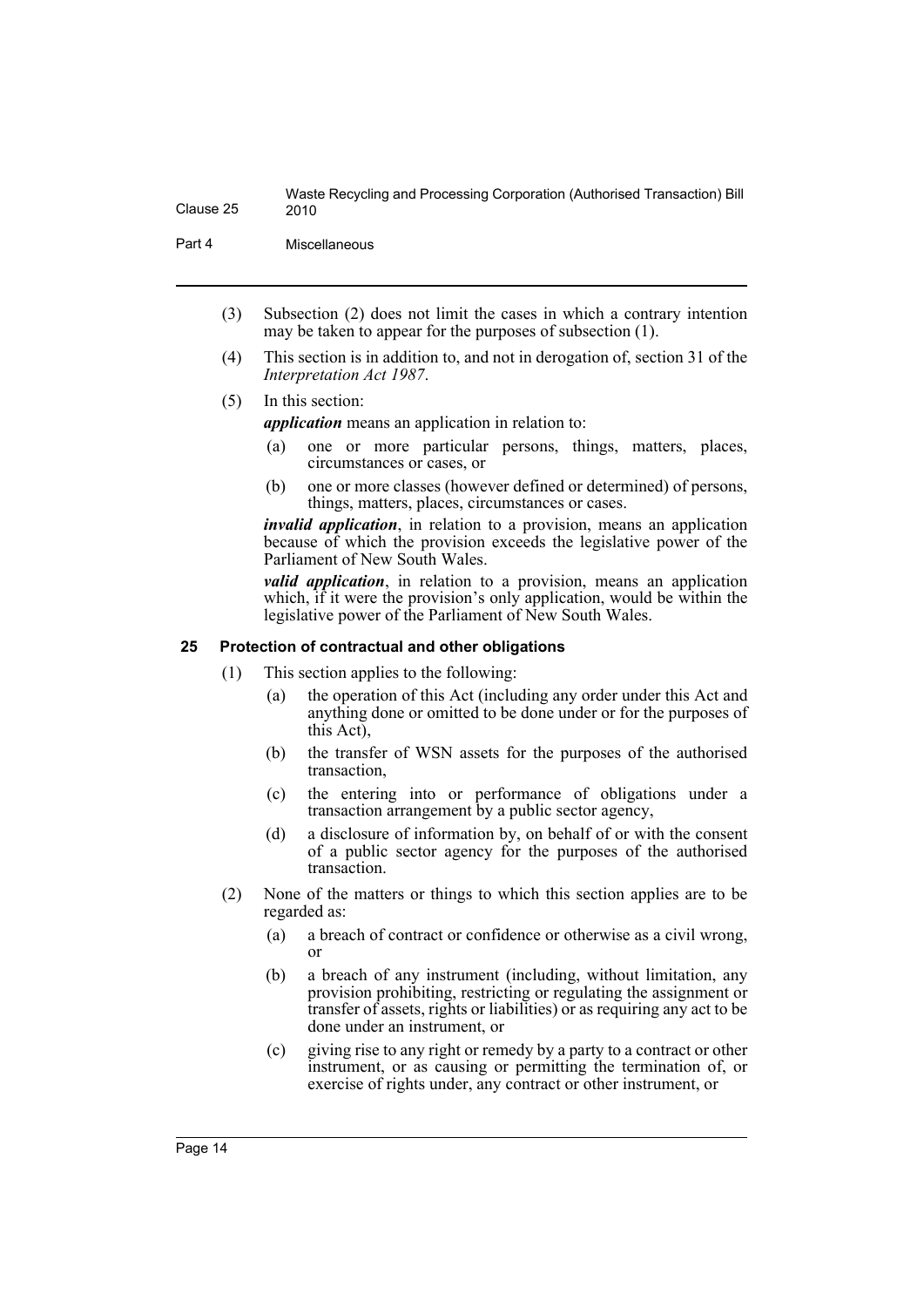| Waste Recycling and Processing Corporation (Authorised Transaction) Bill<br>2010 | Clause 26 |
|----------------------------------------------------------------------------------|-----------|
| <b>Miscellaneous</b>                                                             | Part 4    |

- (d) an event of default under any contract or other instrument, or
- (e) giving rise to a breach of or an offence against a provision of an Act that prohibits or restricts the disclosure of information, or
- (f) releasing a surety or other obligee wholly or in part from an obligation.
- (3) This section does not affect the rights and obligations of the parties to a transaction arrangement in respect of the performance of obligations under the transaction arrangement.
- (4) In this section:

*instrument* means an instrument (other than an instrument made under this Act) or any other document that creates, modifies or extinguishes rights or liabilities (or would do so if lodged, filed or registered in accordance with any law), and includes any judgment, order, process or other instrument issued by a court or tribunal.

#### <span id="page-16-0"></span>**26 Compensation not payable**

- (1) Compensation is not payable by or on behalf of the State:
	- (a) because of the enactment or operation of this Act, or for any consequence of that enactment or operation, or
	- (b) because of any statement or conduct relating to the enactment of this Act.
- (2) This section does not extend to compensation payable under a transaction arrangement to a party to the transaction arrangement in connection with the performance of obligations under the transaction arrangement.
- (3) In this section:

*compensation* includes damages or any other form of monetary compensation.

*conduct* includes any act or omission, whether unconscionable, misleading, deceptive or otherwise.

*operation of this Act* includes the operation of any notice or order under this Act and any agreement entered into under or for the purposes of this Act.

*statement* includes a representation of any kind:

- (a) whether made verbally or in writing, and
- (b) whether negligent, false, misleading or otherwise.

*the State* means the Crown within the meaning of the *Crown Proceedings Act 1988*, and includes a public sector agency and an officer, employee or agent of the Crown or a public sector agency.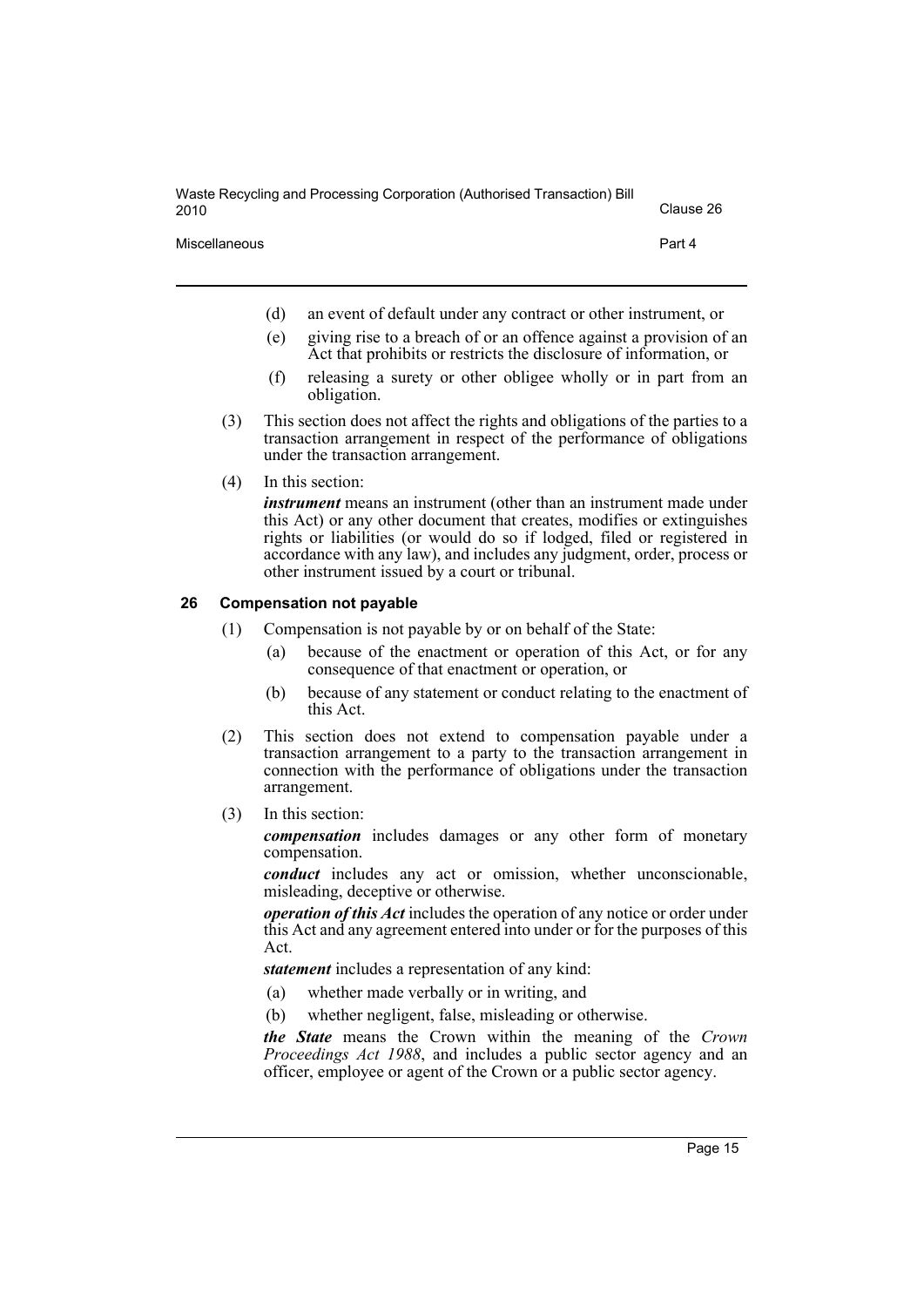Part 4 Miscellaneous

#### <span id="page-17-0"></span>**27 Certificate evidence**

A certificate purporting to be signed by the Treasurer or an officer prescribed by the regulations certifying that an order specified or referred to in the certificate is an order made by the Treasurer under a specified provision of this Act is admissible in evidence in any legal proceedings and is evidence of the matters certified.

#### <span id="page-17-1"></span>**28 Regulations**

The Governor may make regulations, not inconsistent with this Act, for or with respect to any matter that by this Act is required or permitted to be prescribed or that is necessary or convenient to be prescribed for carrying out or giving effect to this Act.

#### <span id="page-17-2"></span>**29 Savings and transitional regulations**

- (1) The regulations may contain provisions of a savings or transitional nature consequent on the enactment of this Act.
- (2) For the avoidance of doubt, any such provision may, if the regulations so provide, have effect despite any specified provision of this Act.
- (3) Any such provision may, if the regulations so provide, take effect from the date of assent to this Act or a later date.
- (4) To the extent to which any such provision takes effect from a date that is earlier than the date of its publication on the NSW legislation website, the provision does not operate so as:
	- (a) to affect, in a manner prejudicial to any person (other than the State or an authority of the State), the rights of that person existing before the date of its publication, or
	- (b) to impose liabilities on any person (other than the State or an authority of the State) in respect of anything done or omitted to be done before the date of its publication.

#### <span id="page-17-3"></span>**30 Repeal of Waste Recycling and Processing Corporation Act 2001 No 59**

The *Waste Recycling and Processing Corporation Act 2001* is repealed.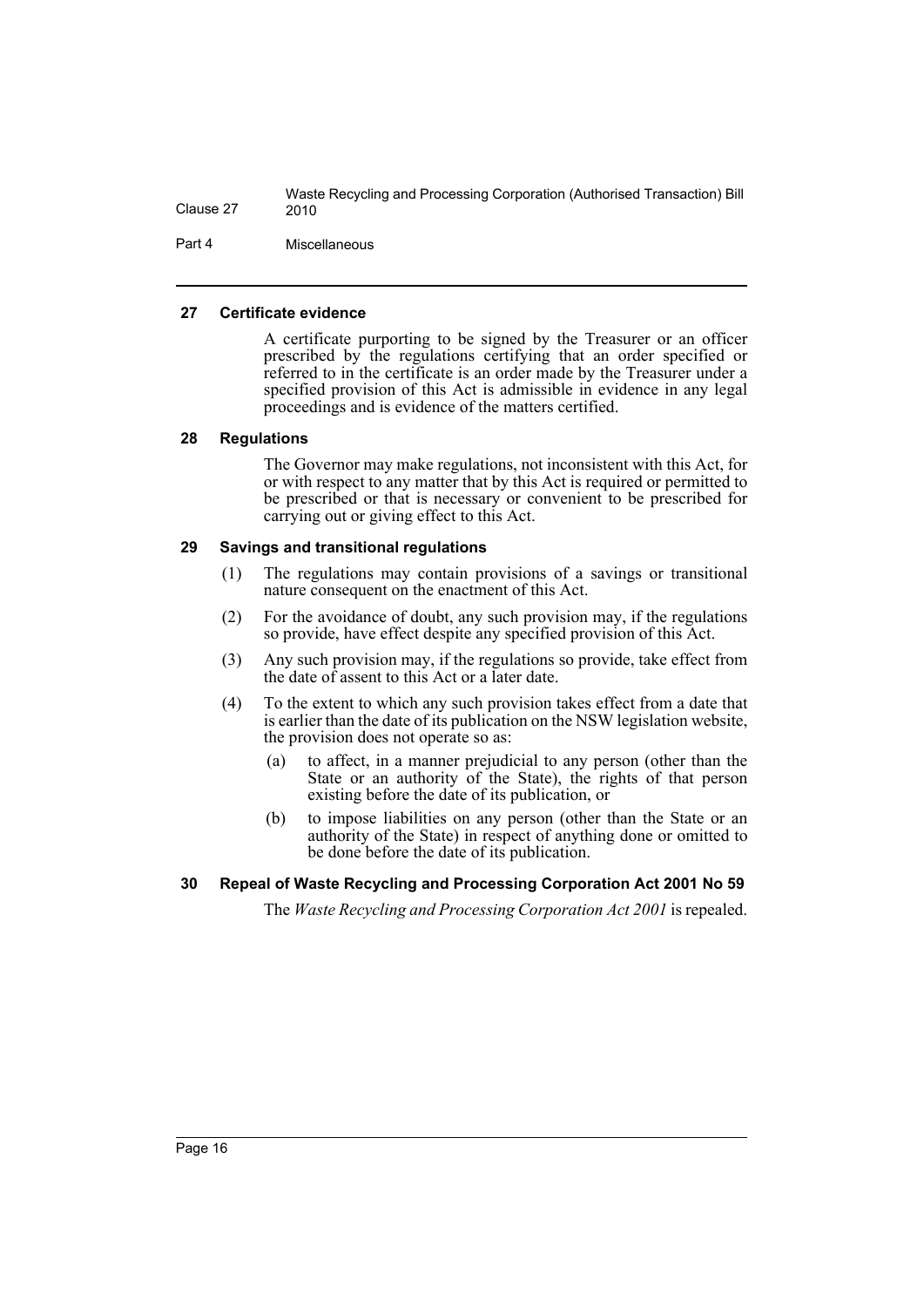Interpretative provisions and the set of the set of the set of the Schedule 1

# <span id="page-18-0"></span>**Schedule 1 Interpretative provisions**

(Section 3)

#### **1 Definitions**

In this Act:

*assets* means any legal or equitable estate or interest (whether present or future, whether vested or contingent and whether personal or assignable) in real or personal property of any description (including money), and includes securities, choses in action and documents.

*authorised transaction*—see section 3.

*corporate conversion*, in relation to WSN, means the registration of WSN as a company under the Corporations Act.

*Corporations Act* means the *Corporations Act 2001* of the Commonwealth.

*exercise* a function includes perform a duty.

*function* includes a power, authority or duty.

*general law* means the common law and equity (as modified from time to time by legislation).

*legislation* includes:

- (a) any statute of a legislature (whether enacted or made in Australia or elsewhere), and
- (b) any proclamation, regulation, rule, by-law, order or any other kind of subordinate legislation (however described) made under the authority of a statute (whether enacted or made in Australia or elsewhere).

*liabilities* means any liabilities, debts or obligations (whether present or future, whether vested or contingent and whether personal or assignable).

*local authority* means a council or county council under the *Local Government Act 1993* and includes a subsidiary of a council or county council.

*private sector* means any person other than a public sector agency.

**Note.** A person who is a public sector agency of another jurisdiction is a private sector person for the purposes of this Act.

*public sector agency* means any of the following:

- (a) the State (including the Crown in right of the State),
- (b) a Minister,
- (c) WSN,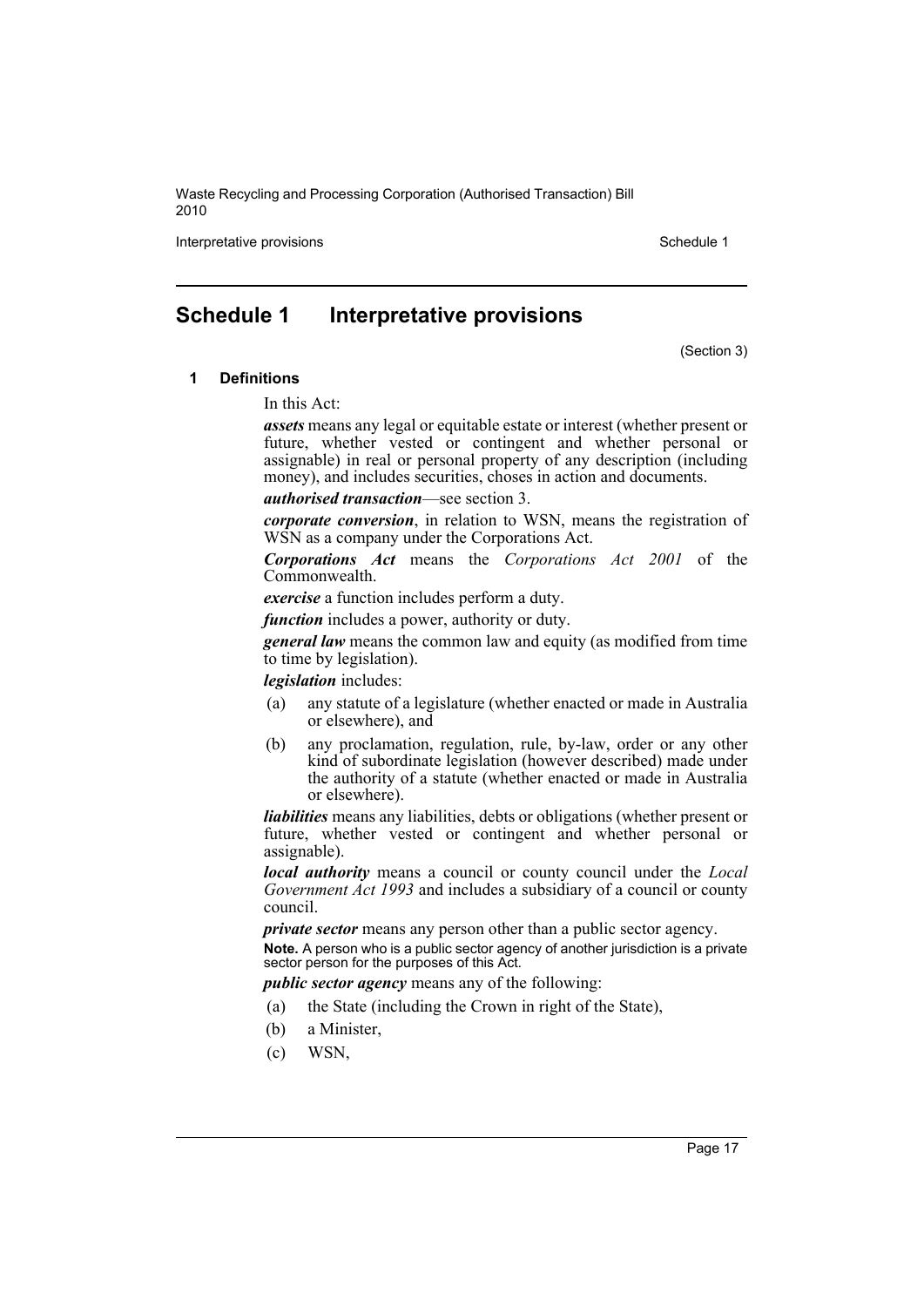Schedule 1 Interpretative provisions

- (d) the Ministerial Holding Corporation constituted by the *State Owned Corporations Act 1989*,
- (e) the Waste Assets Management Corporation and any private subsidiary corporation of the Corporation,
- (f) a public authority of the State,
- $(g)$  a SOC,
- (h) any other person acting on behalf of the State (or the Crown in right of the State),
- (i) a transaction company, but only while all the shares in the transaction company are held by or on behalf of the State or a SOC or the transaction company is a subsidiary of another transaction company all the shares in which are held by or on behalf of the State or a SOC.

*rights* means any rights, powers, privileges or immunities (whether present or future, whether vested or contingent and whether personal or assignable).

*SOC* means a State owned corporation within the meaning of the *State Owned Corporations Act 1989*.

*State legislation* means any legislation of the State.

*transaction arrangement* means a transaction, agreement or other arrangement entered into by a public sector agency for the purposes of the authorised transaction.

*transaction company* means a company established as a transaction company pursuant to this Act.

*Waste Assets Management Corporation* or *the Corporation* means the Waste Assets Management Corporation constituted by section 16 of this Act.

*WSN*—see section 3.

*WSN assets*—see section 3.

#### **2 Functions for the purposes of the authorised transaction**

For the purposes of this Act, any act, matter or thing is done or has effect for the purposes of the authorised transaction if it is done or has effect for the purpose of effecting or facilitating the authorised transaction or is done or has effect for any purpose that is ancillary or incidental to or consequential on the authorised transaction.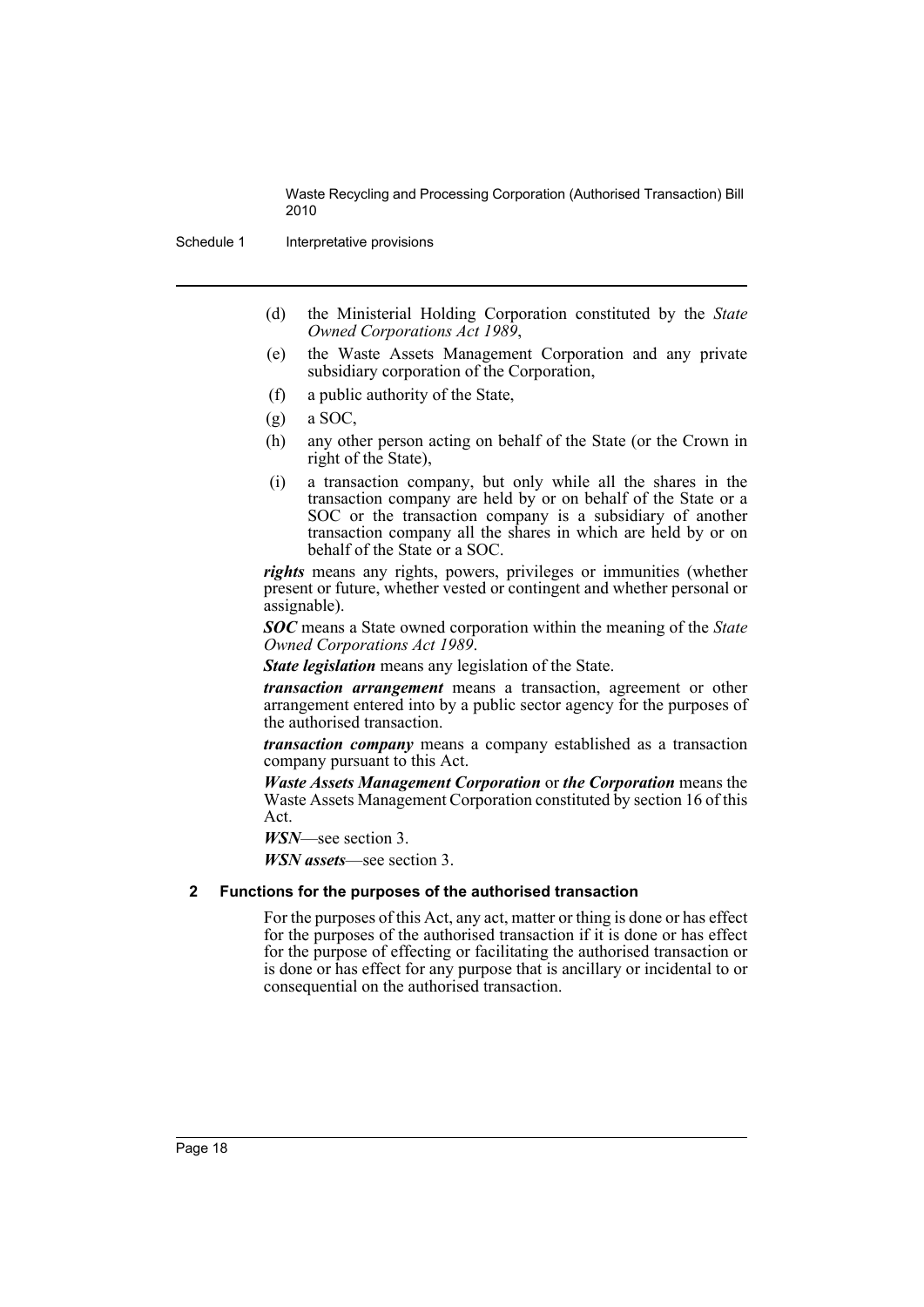Interpretative provisions and the set of the set of the set of the Schedule 1

#### **3 Transfer of WSN assets—interpretation**

- (1) When this Act authorises the transfer of WSN assets to the private sector it is authorising any transaction, arrangement or other action that results in WSN assets becoming vested in one or more persons in the private sector.
- (2) The following are examples of the ways in which WSN assets can be transferred to the private sector:
	- (a) direct sale to the private sector,
	- (b) sale to the private sector of a transaction entity,
	- (c) any other transaction whereby any one or more persons in the private sector becomes an owner of WSN assets.
- (3) The transfer of WSN assets to the private sector does not require a transfer of WSN assets by or from WSN and could, for example, be effected by the corporate conversion of WSN (to establish a transaction company) and the transfer of shares in the transaction company to the private sector.
- (4) In this clause:

*entity* includes a transaction company.

*sale* of an entity includes a sale of securities in the entity.

#### *transaction entity* means:

- (a) an entity that holds WSN assets or into which WSN is converted, or
- (b) an entity that is the holding company of an entity referred to in paragraph (a), or
- (c) an entity that has control (within the meaning of the Corporations Act) of an entity referred to in paragraph (a), or
- (d) any other entity the sale of which to the private sector results in WSN assets being vested in the private sector.

#### **4 Words and expressions defined in Corporations Act**

Words and expressions used in this Act that are defined in section 9 of the Corporations Act have the same meanings as in that section, except in so far as they are defined differently in this Act or the context or subject-matter otherwise indicates or requires.

#### **5 Notes**

Notes included in this Act do not form part of this Act.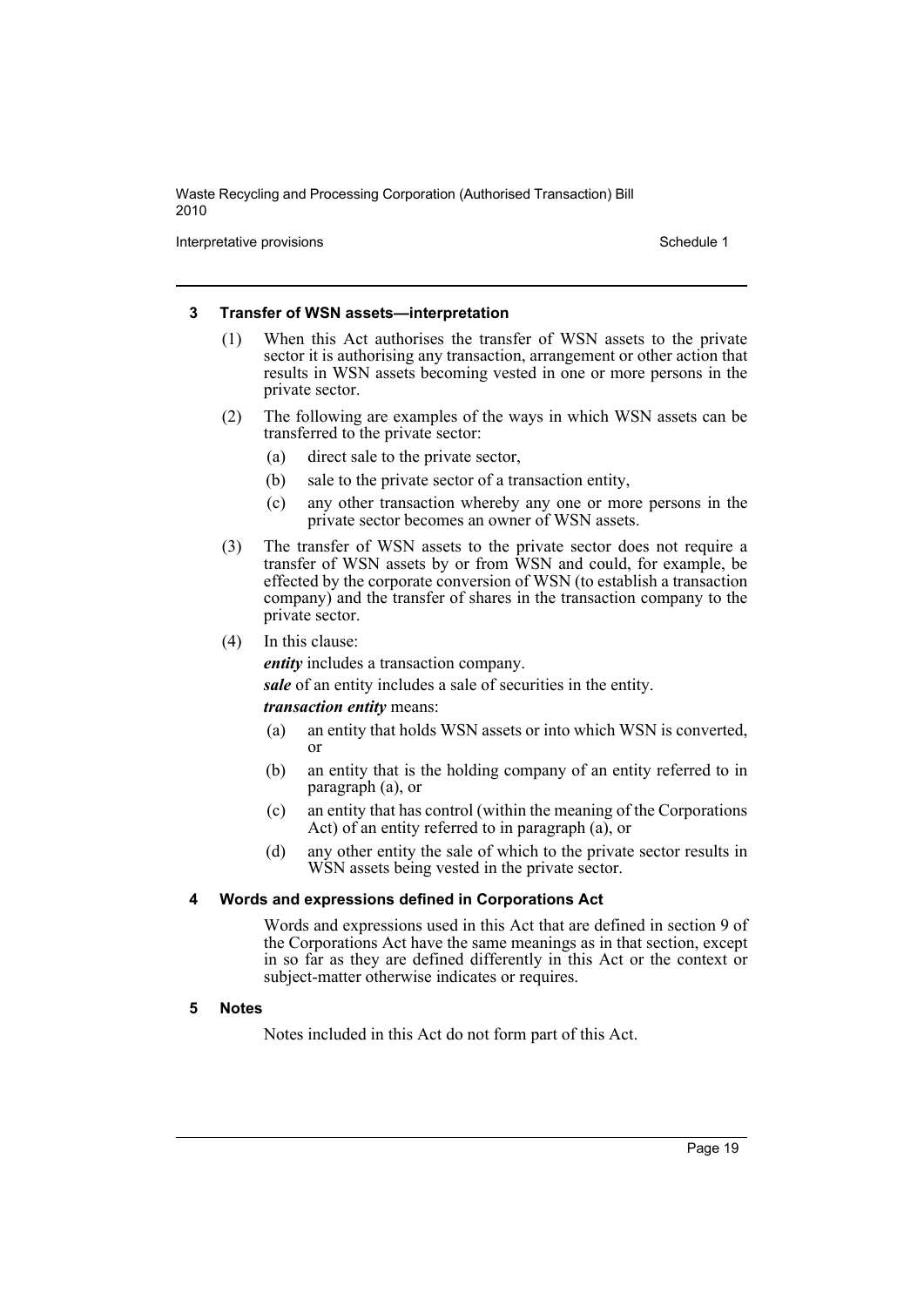Schedule 2 Corporate conversion of WSN

## <span id="page-21-0"></span>**Schedule 2 Corporate conversion of WSN**

(Section 10)

#### **1 Direction for corporate conversion of WSN**

The Treasurer may direct by order in writing (*a corporate conversion direction*) that WSN be converted into a company limited by shares of a specified type.

#### **2 Application for conversion to company**

- (1) If a corporate conversion direction is given, WSN is authorised to apply to be registered under Part 5B.1 of the Corporations Act as a company limited by shares of the type specified in the direction.
- (2) The Treasurer can certify that the provisions of this Act have been complied with concerning the transfer of the incorporation of WSN to the Corporations Act, and such a certificate is conclusive evidence in any proceedings before a court or tribunal that all the requirements of this Act have been complied with concerning the transfer of the incorporation of WSN to the Corporations Act.
- (3) The Treasurer's certificate under this clause cannot be challenged, reviewed or called into question in proceedings before any court or tribunal.

#### **3 Effect of conversion**

- (1) The following provisions are taken to have had effect immediately before WSN is registered as a company under the Corporations Act:
	- (a) WSN ceases to be a statutory State owned corporation for the purposes of the *State Owned Corporations Act 1989* or any other State legislation,
	- (b) the voting shareholders (within the meaning of the *State Owned Corporations Act 1989*) of WSN cease to be members of the corporation,
	- (c) the board of directors of WSN is dissolved and each member (including any acting member) of the board ceases to hold office as such,
	- (d) any person who holds a statutory office of WSN ceases to hold that office, subject to Schedule  $\overline{4}$  (Employee protections),
	- (e) any person who ceases to be a member of WSN or to hold an office because of the operation of this subclause is not entitled to any compensation for the loss of that membership or office.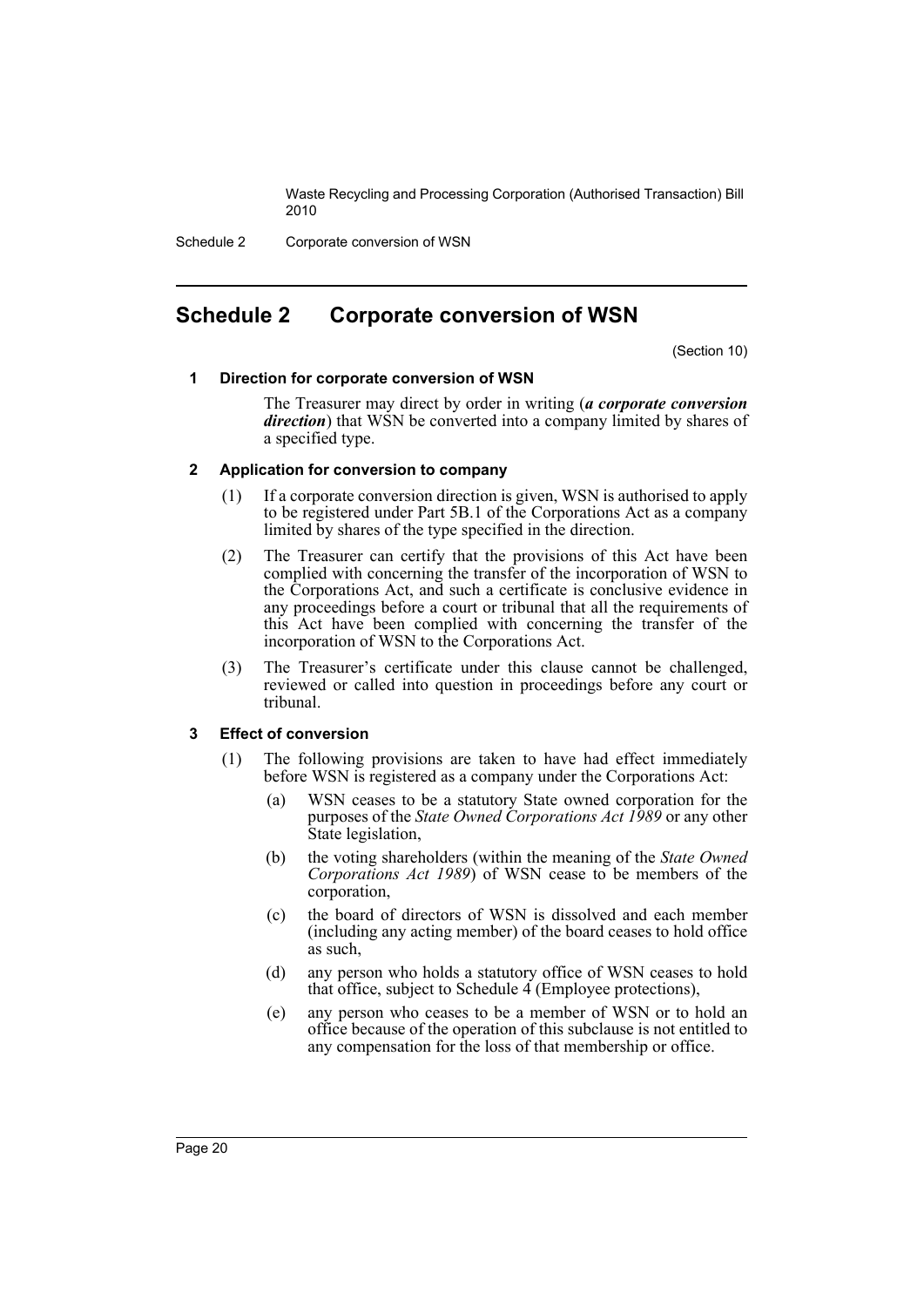Corporate conversion of WSN Schedule 2

- (2) Nothing in this clause prevents any person from becoming an officer of the company into which WSN is being converted in accordance with its constitution and the provisions of the Corporations Act.
- (3) WSN becomes a transaction company for the purposes of this Act only when it is registered as a company under the Corporations Act.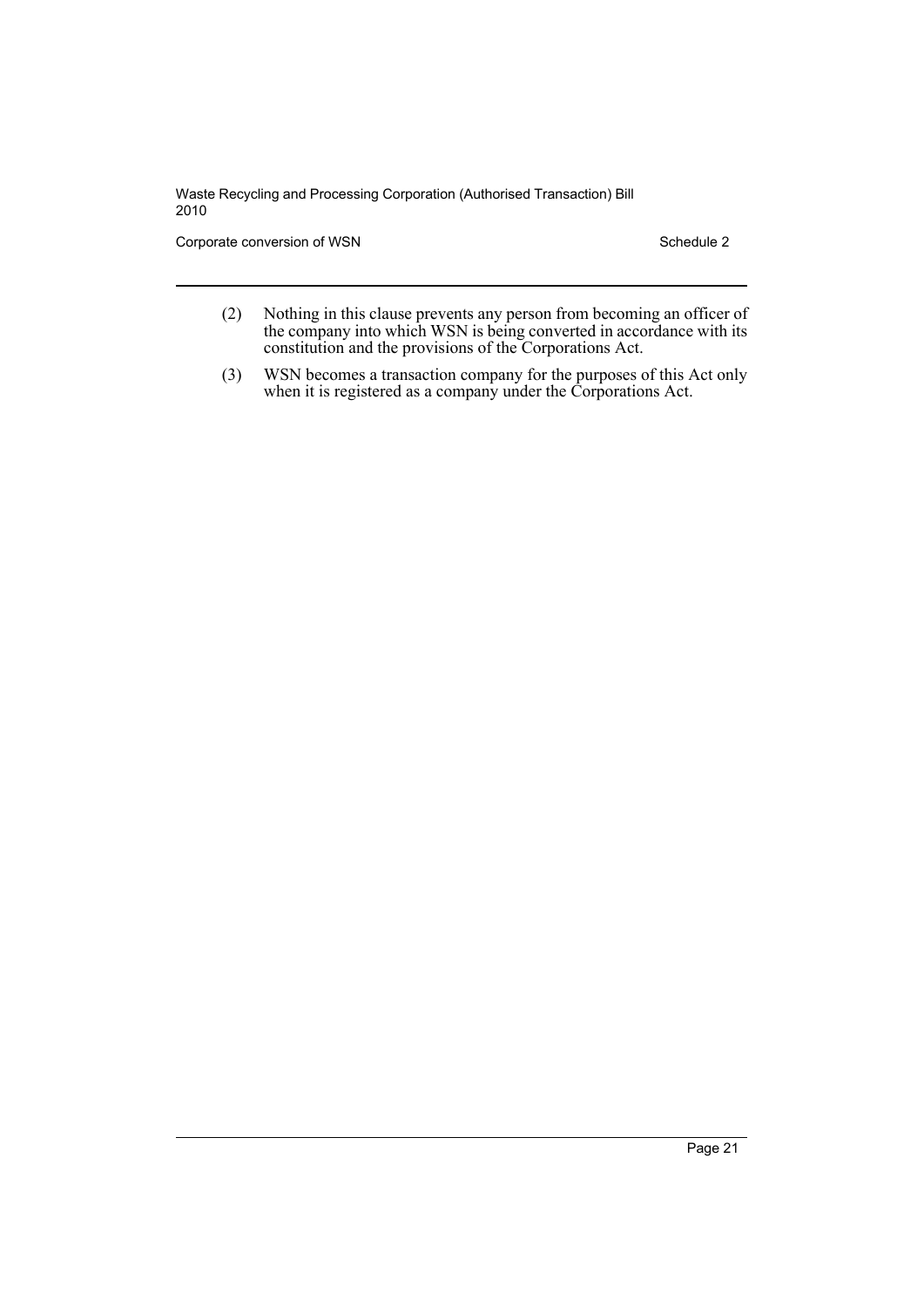Schedule 3 Vesting of assets, rights and liabilities

# <span id="page-23-0"></span>**Schedule 3 Vesting of assets, rights and liabilities**

(Section 14)

#### **1 Definitions**

In this Schedule:

*transferee* means the person or body in whom any assets, rights or liabilities are vested by a vesting order.

*transferor* means the person or body from whom any assets, rights or liabilities are divested by a vesting order.

*vesting order*—see clause 2.

#### **2 Making of vesting order**

The Treasurer may, by order (*a vesting order*), vest assets, rights and liabilities of WSN or a transaction company in a person specified in the order as the transferee.

#### **3 Vesting of assets, rights and liabilities in transferee**

- (1) When any assets, rights or liabilities are vested by a vesting order, the following provisions have effect (subject to the vesting order):
	- (a) the assets vest in the transferee by virtue of this clause and without the need for any conveyance, transfer, assignment or assurance,
	- (b) the rights and liabilities become, by virtue of this clause, the rights and liabilities of the transferee,
	- (c) all proceedings relating to the assets, rights or liabilities pending by or against the transferor are taken to be proceedings pending by or against the transferee,
	- (d) any act, matter or thing done or omitted to be done in relation to the assets, rights or liabilities by, to or in respect of the transferor is (to the extent that the act, matter or thing has any force or effect) taken to have been done or omitted by, to or in respect of the transferee,
	- (e) the transferee has all the entitlements and obligations of the transferor in relation to those assets, rights and liabilities that the transferor would have had but for the order, whether or not those entitlements and obligations were actual or potential at the time the order took effect,
	- (f) a reference in any Act, in any instrument made under any Act or in any document of any kind to the transferor or a predecessor of the transferor is (to the extent that it relates to those assets or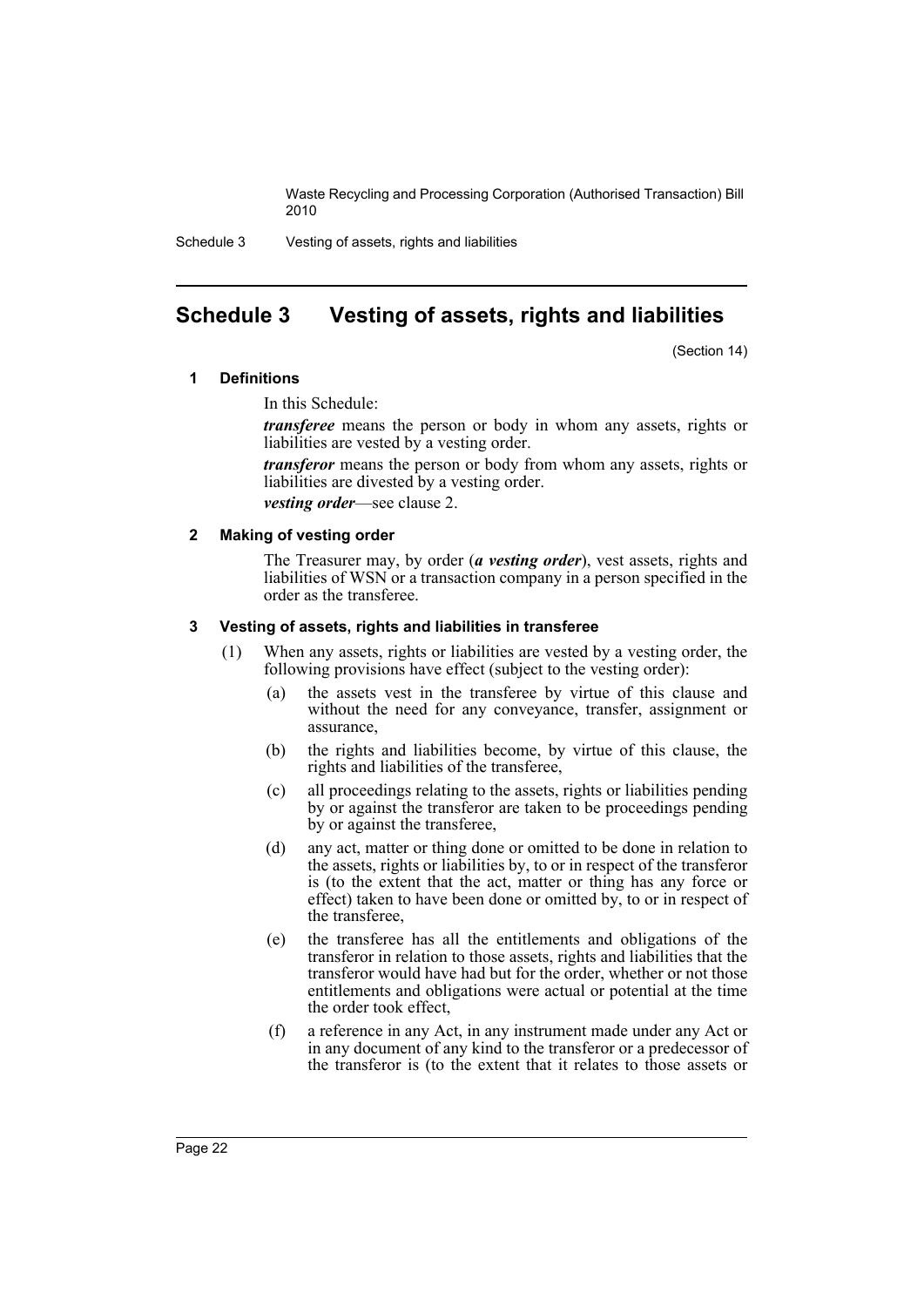Vesting of assets, rights and liabilities **Schedule 3** Schedule 3

liabilities but subject to the regulations), to be read as, or as including, a reference to the transferee.

(2) No attornment to the transferee by a lessee from the transferor is required.

#### **4 Terms and conditions of vesting**

A vesting order may be made on such terms and conditions as are specified in the order.

#### **5 Consideration for vesting**

A vesting order may specify the consideration for which a vesting to which it applies is made and the value or values at which assets, rights or liabilities are vested.

#### **6 Date of vesting**

A vesting order takes effect on the date it is made or on such other date as may be specified in the order.

#### **7 Vesting of interests in land**

- (1) A vesting order may vest an interest in respect of land vested in the transferor without vesting the whole of the interests of the transferor in that land.
- (2) If the interest vested is not a separate interest, the order operates to create the interest vested in such terms as are specified in the order.
- (3) This clause does not limit any other provision of this Schedule.

#### **8 Confirmation of vesting**

- (1) The Treasurer may by order in writing confirm a vesting of particular assets, rights or liabilities by operation of this Schedule.
- (2) Such an order is evidence of that vesting.

#### **9 Determinations by Treasurer**

For the purposes of the making of a vesting order, the Treasurer may determine whether or not particular assets, rights or liabilities comprise assets, rights or liabilities of WSN, a transaction company or the Corporation at a particular time, and such a determination is conclusive as to the matters determined.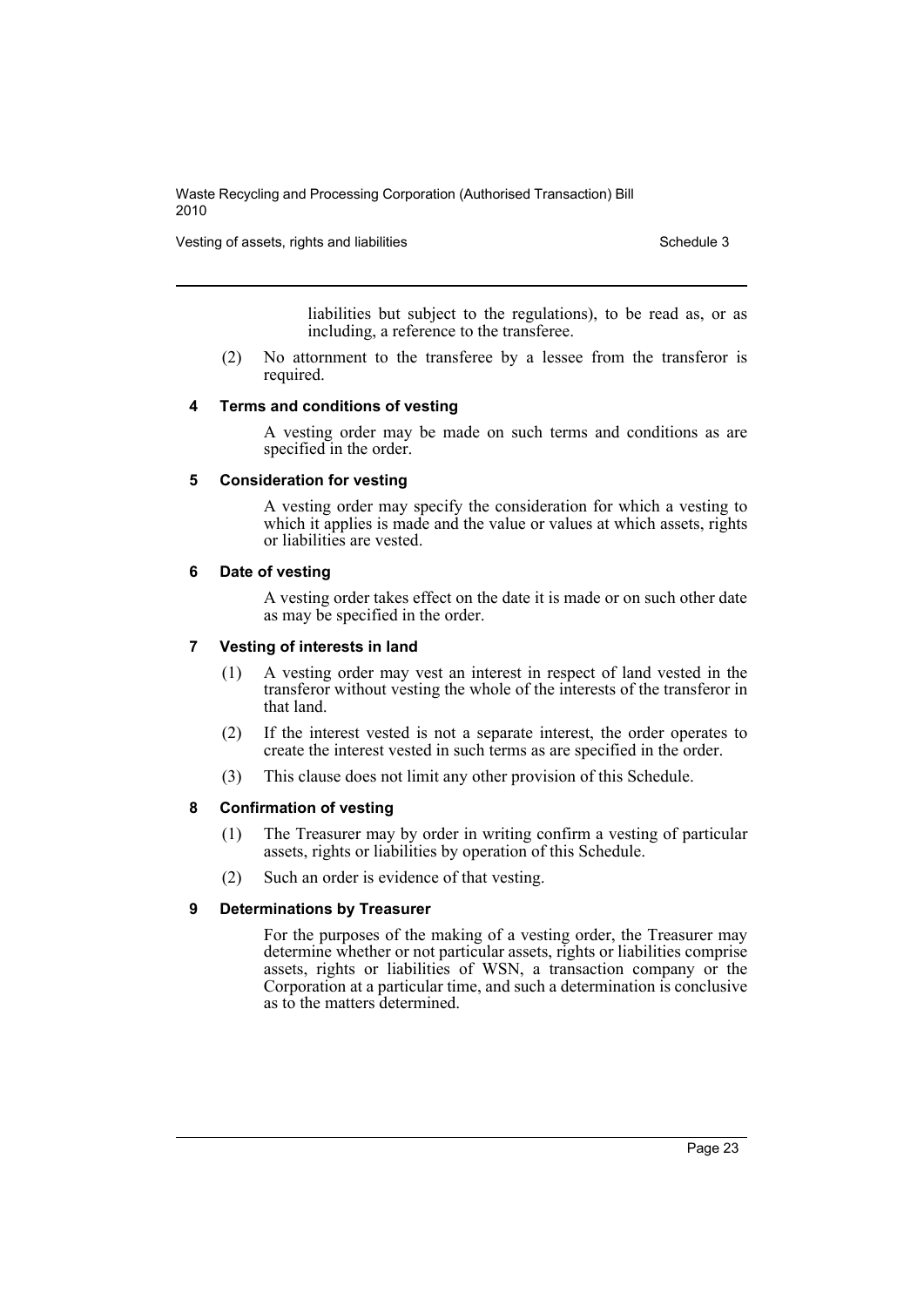Schedule 3 Vesting of assets, rights and liabilities

#### **10 Certification to registration authorities**

- (1) In this clause: *registration authority* means a person or body that has functions under any law in connection with the keeping of a register in respect of assets, rights or liabilities.
- (2) A public sector agency that is the transferee or transferor under a vesting order may lodge with a registration authority a certificate certifying as to such information as may reasonably be required by the registration authority to enable the registration authority to exercise any function of the authority arising in connection with the vesting of any asset, right or liability pursuant to the vesting order.
- (3) Such a certificate is to be accepted and acted upon by the registration authority and, despite any other law, the registration authority is not entitled to require that the information concerned be provided to it in any particular form or in any particular manner.
- (4) No fee or charge is payable by the transferee to a registration authority for or in respect of the exercise of any function by the registration authority in connection with the vesting of an asset, right or liability by a vesting order.

#### **11 Evidence of orders and certificates**

A document purporting to be a vesting order or an order or certificate given under a provision of this Schedule is, unless the contrary is established, taken to be such an order or certificate and to have been properly made or given.

#### **12 Public sector accounting policies**

The Treasurer may give directions to public sector agencies for or with respect to accounting policies to be applied by public sector agencies in connection with the transfer between public sector agencies of assets, rights and liabilities of WSN or a transaction company for the purposes of the authorised transaction (in place of public sector accounting policies that would otherwise be applicable in respect of any such transfer).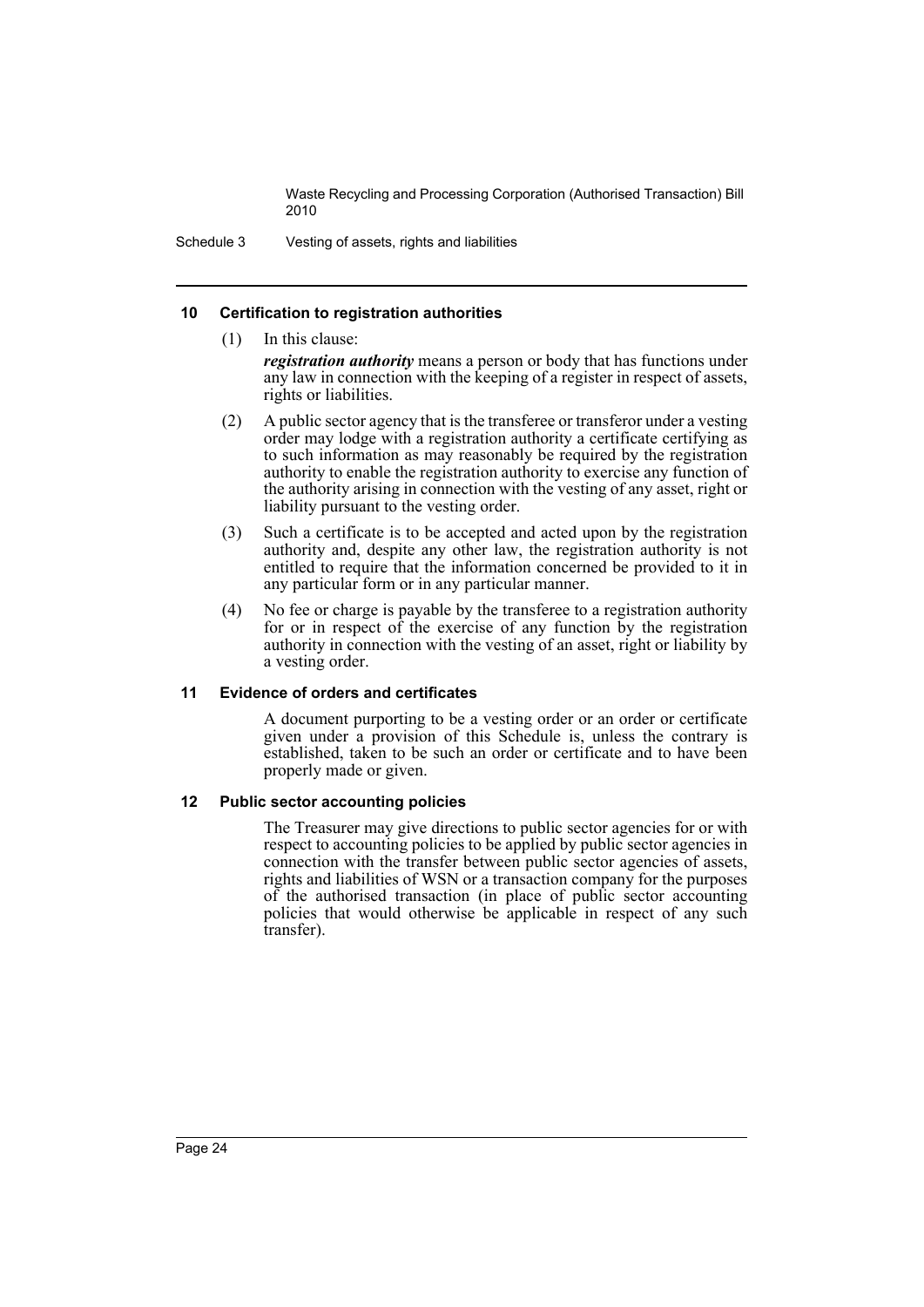Employee protections and the state of the state of the Schedule 4 and the Schedule 4

# <span id="page-26-0"></span>**Schedule 4 Employee protections**

(Section 15)

#### **1 Definitions**

(1) In this Schedule:

*casual employee* means an employee of WSN whose employment is in a category of employment that is described in or classified under a relevant award as casual employment or who is otherwise engaged as a casual employee.

*contract employee* means an employee of WSN whose terms and conditions of employment are provided by an individual contract and not by a relevant award.

*permanent employee* means an employee of WSN whose employment is of indefinite duration and who is not a casual employee, temporary employee or contract employee.

*relevant award* means any award, agreement or other industrial instrument (under a law of the State or the Commonwealth) that provides for the terms and conditions of employment of employees of WSN.

*temporary employee* means an employee of WSN (other than a casual employee or contract employee) whose employment is in a category of employment that is described in or classified under a relevant award as temporary employment or whose employment is, under the terms of his or her employment, for a limited period.

*transaction completion* means the day certified by the Treasurer by order in writing as the day on which the authorised transaction is completed.

*transferred employee* means an employee of WSN whose employment is transferred under this Schedule.

(2) A transaction company is considered to be an employer in the private sector for the purposes of this Schedule even while it is a public sector agency.

#### **2 Transfer of employees**

- (1) The Treasurer may by order in writing transfer the employment of an employee of WSN to the employment of an employer in the private sector or to employment in a Department of the Public Service.
- (2) A transfer to employment in a Department of the Public Service must be either:
	- (a) a transfer to employment as a member of staff of the Waste Assets Management Corporation (which means employment in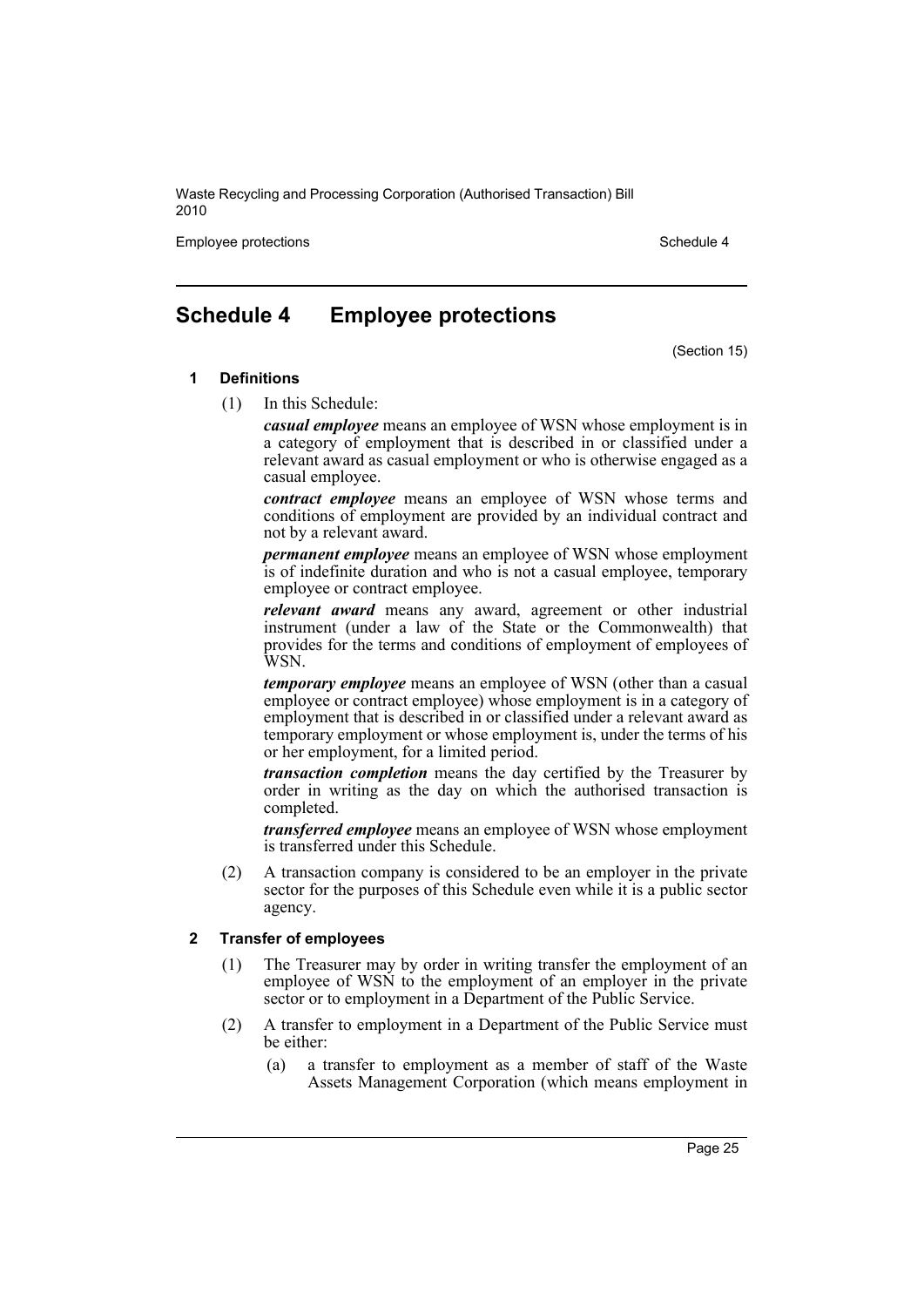Schedule 4 Employee protections

the Department for the purpose of enabling the Corporation to exercise its functions), or

- (b) a transfer to employment as an excess employee of the Department.
- (3) A permanent employee or temporary employee can decline to be transferred to employment in the private sector. **Note.** Casual and contract employees cannot decline a transfer to the private sector.
- (4) An employee's employment cannot be transferred to employment as an excess employee of a Department unless the employee is a permanent employee or temporary employee who has declined to be transferred to employment in the private sector.
- (5) The employer to whose employment an employee is transferred under this Schedule is the *new employer*.

#### **3 Employment protection for employees transferred to private sector**

- (1) The employment of a transferred employee with the new employer in the private sector is to be on the same terms and conditions as applied to the employee as an employee of WSN immediately before the transfer of employment.
- (2) Those terms and conditions cannot be varied during any employment guarantee period for the transferred employee except by agreement entered into by or on behalf of the transferred employee.
- (3) The employment of a transferred employee with the new employer cannot be terminated by the new employer during the employment guarantee period, except:
	- (a) for serious misconduct, or
	- (b) pursuant to the proper application of reasonable disciplinary procedures, or
	- (c) by agreement with the employee.
- (4) There is an *employment guarantee period* for transferred employees who are permanent or temporary employees, as follows:
	- (a) for permanent employees the employment guarantee period is 3 years after the transaction completion,
	- (b) for temporary employees the employment guarantee period is the remainder of the employee's current term of employment (as specified in the arrangements under which the employee was engaged as a temporary employee) immediately before the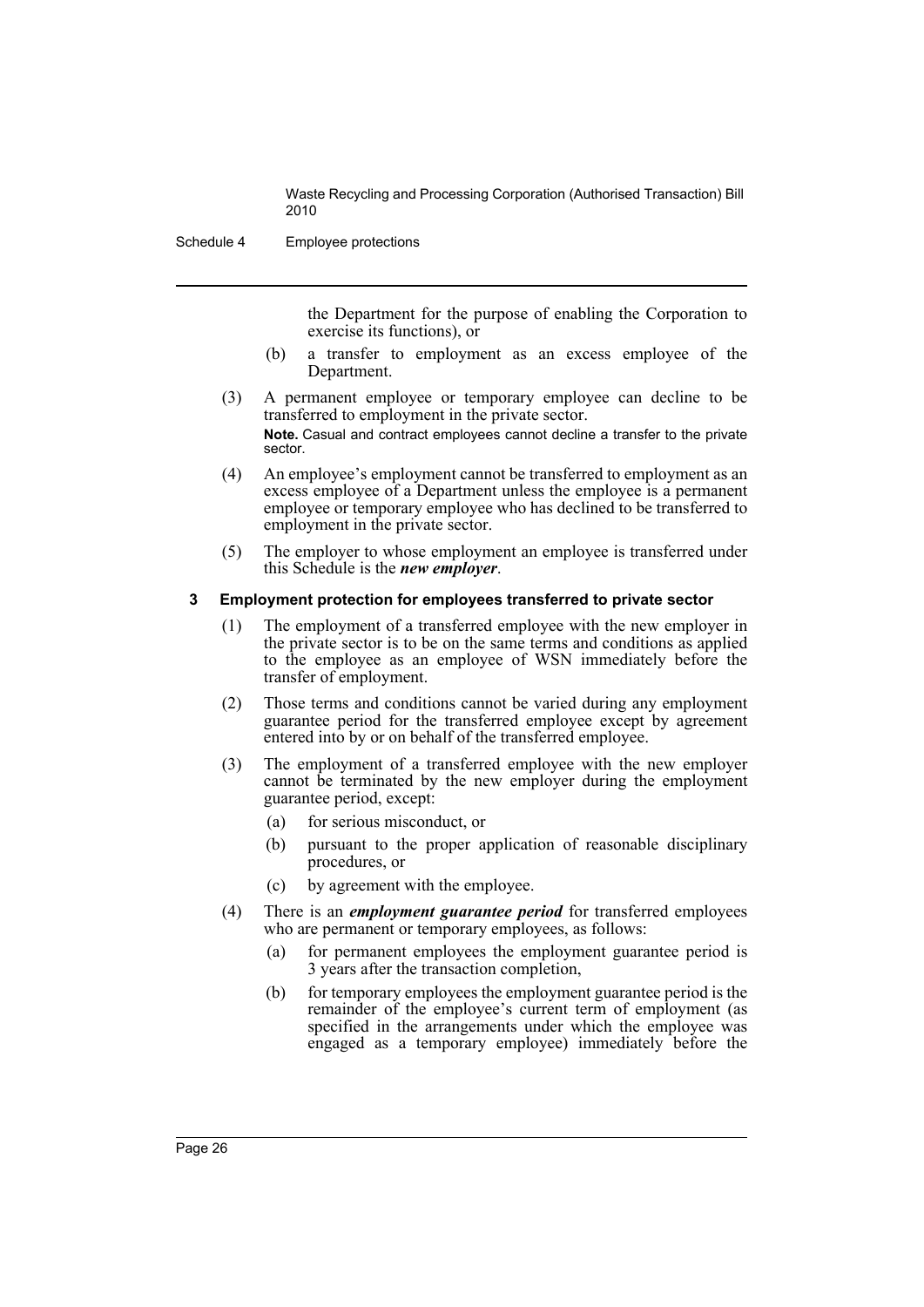Employee protections **Schedule 4** Schedule 4

transaction completion or the period of 3 years after the transaction completion, whichever period ends first.

**Note.** There is no employment guarantee period for contract employees or casual employees. The employment of a transferred employee who is a contract employee remains governed by the contract of employment.

#### **4 Employment protection for employees transferred to Public Service**

- (1) The employment of a person who is transferred to a Department of the Public Service under this Schedule is to be on the same terms and conditions as applied to the employee as an employee of WSN immediately before the transfer, subject to this clause.
- (2) The employment of a transferred employee as an excess employee of the Department is to be managed in accordance with any relevant public sector policy (an *excess employee policy*) applicable to excess employees of Departments, and for that purpose the employee is to be treated as an employee declared excess by the Department to which the employee is transferred on the basis that the employee's substantive position in the Department has been deleted.
- (3) The terms and conditions of employment of the transferred employee cannot be varied for 12 months after the employee becomes an employee of the new employer except by agreement with the employee or (in the case of employment as an excess employee of a Department) in accordance with an excess employee policy.
- (4) This clause does not operate to extend the period of engagement of a temporary employee of WSN. A transferred employee who was a temporary employee of WSN immediately before the transfer is not entitled to employment as a transferred employee beyond the finishing date of the person's employment as a temporary employee of WSN (as specified in the arrangements under which the employee was engaged as a temporary employee).

#### **5 Superannuation**

- (1) A transferred employee is entitled to continue as a contributor, member or employee for the purposes of any superannuation scheme in respect of which he or she was a contributor, member or employee (as an employee of WSN) immediately before the transfer of employment and remains so entitled subject to any variation to that entitlement made either by agreement or otherwise in accordance with law.
- (2) The new employer is taken to be an employer for the purposes of any superannuation scheme in respect of which the transferred employee continues as a contributor, member or employee pursuant to an entitlement under this clause.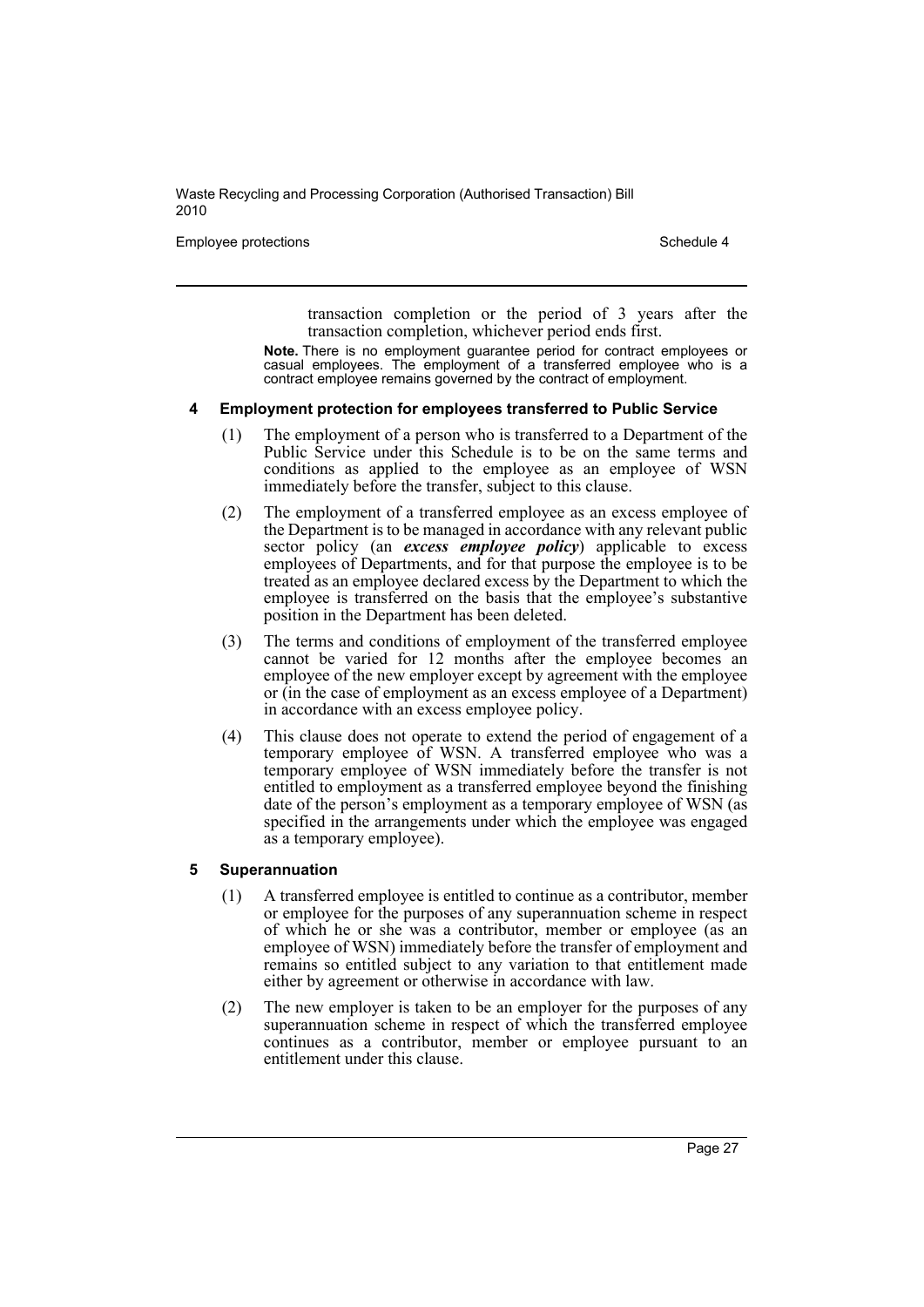Schedule 4 Employee protections

#### **6 Continuity of employment**

The continuity of a transferred employee's employment is taken not to have been broken by the transfer of employment, and service of the employee with WSN (including service deemed to be service with WSN) that is continuous service up to the time of transfer is deemed for all purposes to be service with the new employer.

#### **7 Accrued leave entitlements**

- (1) A transferred employee retains any rights to sick leave, annual leave or long service leave accrued or accruing immediately before the transfer of employment (except accrued leave for which the employee has, on ceasing to be an employee of WSN, been paid the monetary value in pursuance of any other entitlement of the employee).
- (2) Nothing in the *Industrial Relations Act 1996*, the *Long Service Leave Act 1955* or the *Annual Holidays Act 1944* prevents payment in connection with the operation of this Act of the monetary value of annual leave or long service leave in lieu of an entitlement to that leave accrued by a person as an employee of a public sector agency before the transfer of the employee's employment under this Schedule.

#### **8 Transfer payments**

- (1) A transferred employee is not entitled to receive any payment or other benefit (including in the nature of severance pay or redundancy or other compensation) merely because the employee ceased to be an employee of WSN, or the employee's contract of employment with WSN was terminated, as a result of the transfer of employment (but without affecting any entitlement to a transfer payment under this clause).
- (2) The Treasurer or another public sector agency may enter into agreements or other arrangements with respect to the making of transfer payments to employees in connection with the transfer of employment of employees under this Schedule or otherwise in connection with the operation of this Act.
- (3) Any such arrangements may provide for the payment of any such transfer payments to be payments on the occasion of the termination of employment with the current employer despite any provision of this Schedule.

#### **9 Workplace relations**

The Treasurer may negotiate and enter into agreements or industrial instruments concerning workplace relations for or on behalf of the State or a public sector agency in connection with the operation of this Schedule.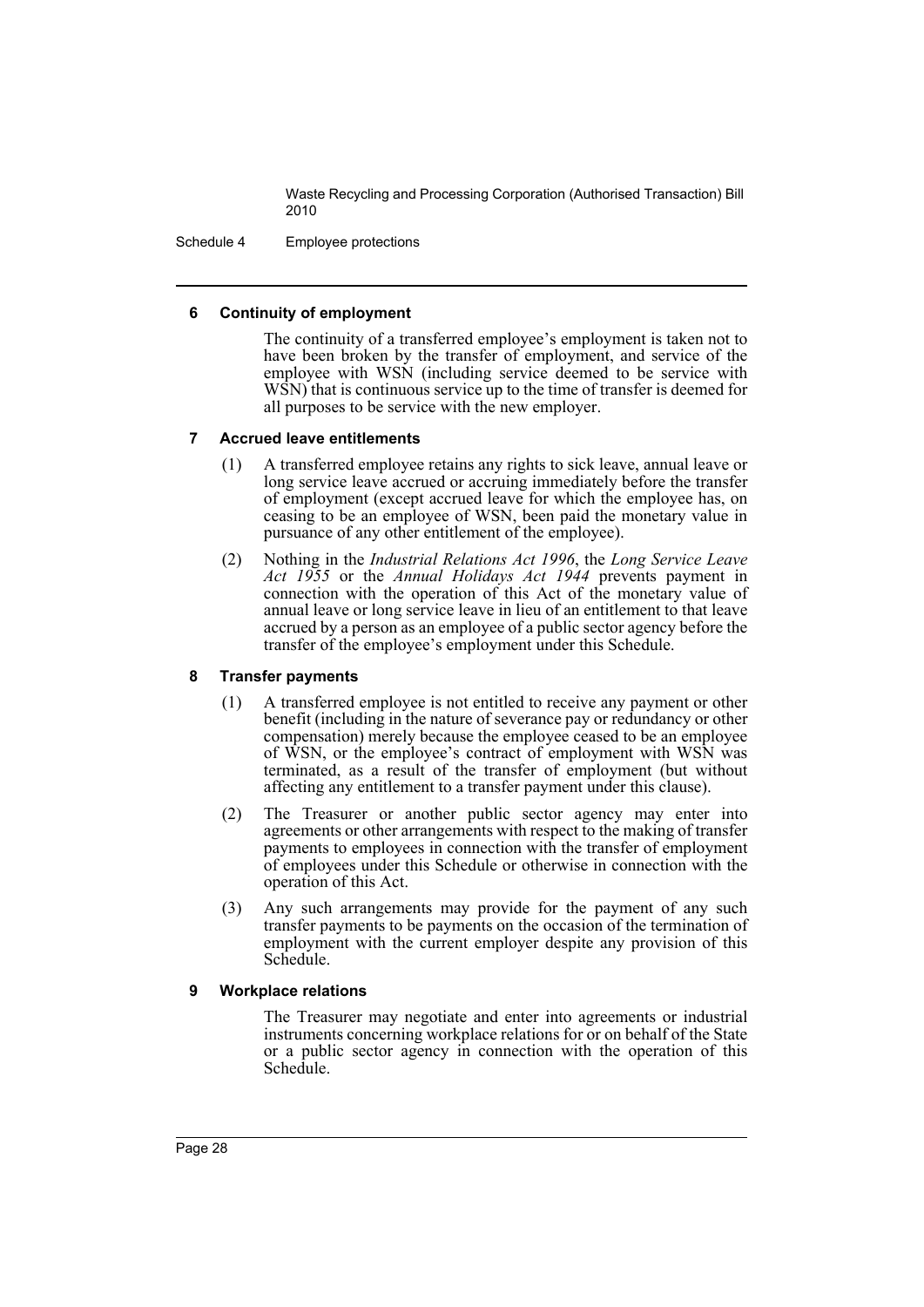Employee protections and the state of the Schedule 4 Schedule 4

#### **10 Operation of Commonwealth law**

- (1) A provision of this Schedule (including a provision to the extent that it imposes or continues a term or condition of employment) has no effect to the extent of any inconsistency with any provision of the *Fair Work Act 2009* of the Commonwealth or of any instrument under that Act.
- (2) This clause is not intended to limit the operation of section 24 (Construction of Act and instruments so as not to exceed legislative power) of this Act.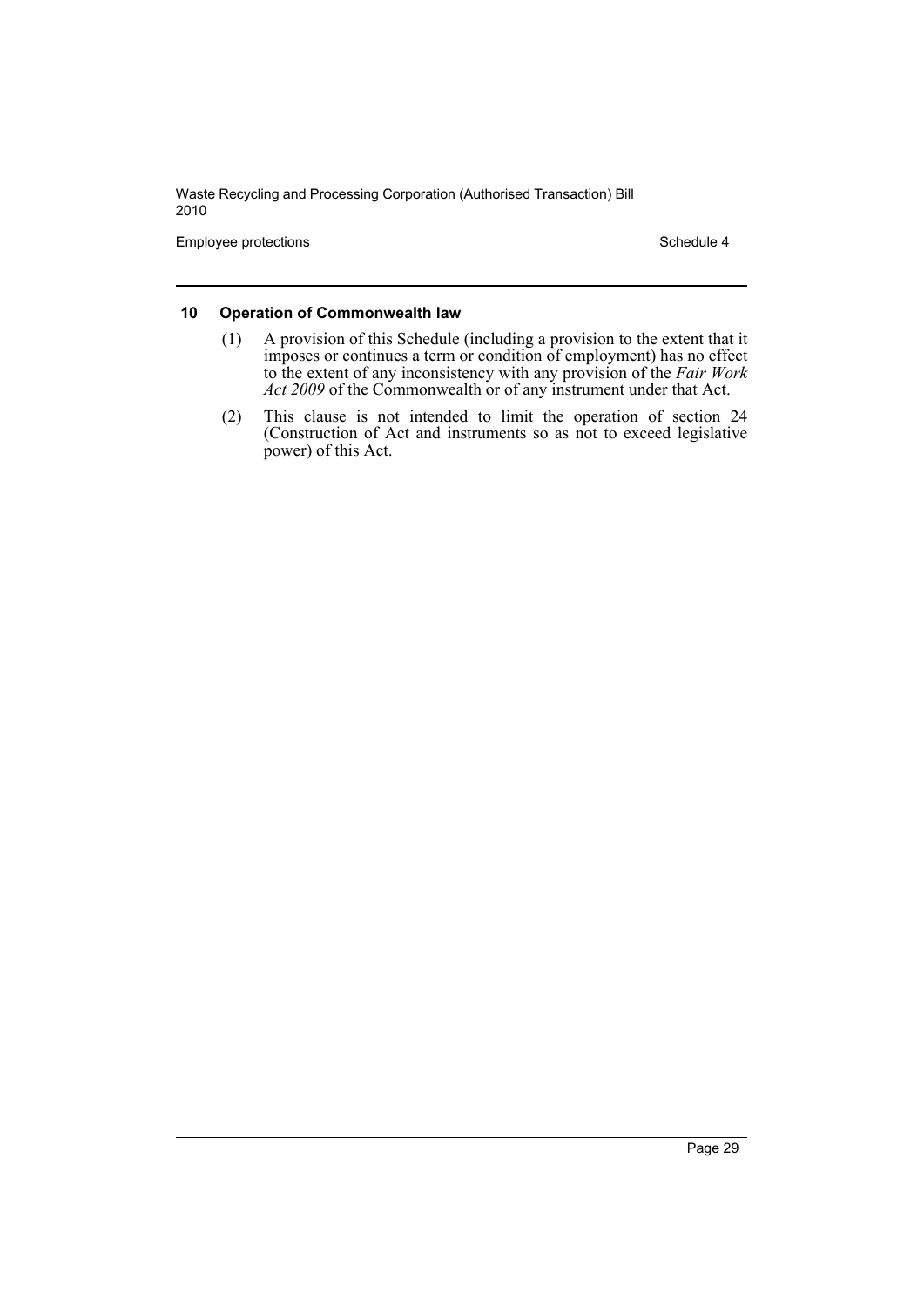Schedule 5 Waste Assets Management Corporation

## <span id="page-31-0"></span>**Schedule 5 Waste Assets Management Corporation**

(Section 16)

#### **1 General Manager**

- (1) The General Manager of the Corporation is the person holding office as such under Chapter 1A of the *Public Sector Employment and Management Act 2002*.
- (2) The General Manager is responsible for the day-to-day management of the affairs of the Corporation and any act, matter or thing done in the name of, or on behalf of, the General Manager is taken to have been done by the Corporation.

#### **2 Staff**

The Corporation cannot employ any staff.

**Note.** Staff may be employed under Chapter 1A of the *Public Sector Employment and Management Act 2002* in the Government Service to enable the Corporation to exercise its functions.

#### **3 Subsidiaries**

- (1) Any function of the Corporation may be exercised by the Corporation itself or by a private subsidiary corporation.
- (2) The Corporation may:
	- (a) form, or participate in the formation of, private corporations, and
	- (b) acquire interests in private corporations, and
	- (c) sell or otherwise dispose of interests in private corporations.
- (3) The Corporation must not, without the approval of the Treasurer:
	- (a) form, or participate in the formation of, a private subsidiary corporation, or
	- (b) acquire an interest in a private corporation so that, as a result of the acquisition, the corporation becomes a private subsidiary corporation, or
	- (c) sell or otherwise dispose of any interest in a private subsidiary corporation so that, as a result of the sale or disposal, it ceases to be a private subsidiary corporation.
- (4) A private subsidiary corporation is not, and does not represent, the Crown
- (5) In this Schedule:

*private corporation* means a corporation within the meaning of the Corporations Act formed in or outside New South Wales.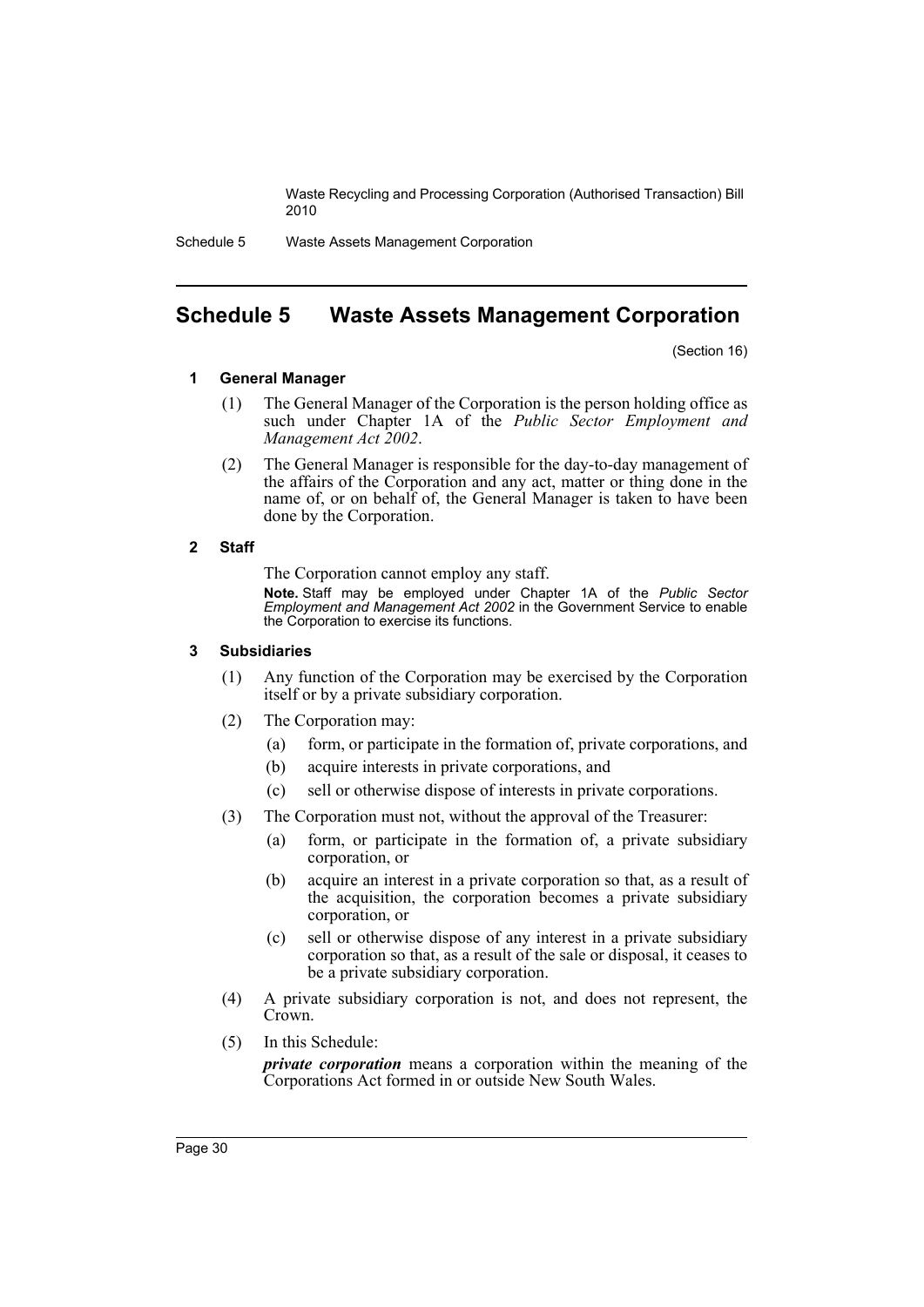Waste Assets Management Corporation Schedule 5

*private subsidiary corporation* means a private corporation in which the Corporation has a controlling interest.

#### **4 Delegation of Corporation's functions**

- (1) The Corporation may delegate to an authorised person any of its functions, other than this power of delegation.
- (2) A delegate may sub-delegate to an authorised person any function delegated by the Corporation if the delegate is authorised in writing to do so by the Corporation.
- (3) In this clause, *authorised person* means:
	- (a) a member of staff of the Corporation, or
	- (b) a private subsidiary corporation of the Corporation, or
	- (c) the holder of an office prescribed by the regulations.

#### **5 Transfer of Corporation's assets, rights and liabilities**

- (1) This Act authorises the transfer of any assets, rights and liabilities of the Corporation (or a private subsidiary corporation of the Corporation) to any of the following:
	- (a) a public sector agency,
	- (b) a local authority,
	- (c) a private subsidiary corporation of the Corporation.
- (2) The Treasurer may make vesting orders under Schedule 3 for the purpose of transferring any assets, rights or liabilities of the Corporation or a private subsidiary corporation under this clause, as if the Corporation or private subsidiary corporation were a transaction company.

#### **6 Annual report**

The annual report of the Corporation is to be included in the annual report to Parliament of the Treasury or of such other Department of the Public Service as the Treasurer may designate from time to time.

#### **7 Seal of Corporation**

The seal of the Corporation is to be kept by the General Manager, or by a member of the staff of the Corporation authorised in that behalf by the General Manager, and may be affixed to a document only:

- (a) in the presence of the General Manager or that member of the staff, and
- (b) with an attestation by the signature of the General Manager or that member of staff of the fact of the affixing of the seal.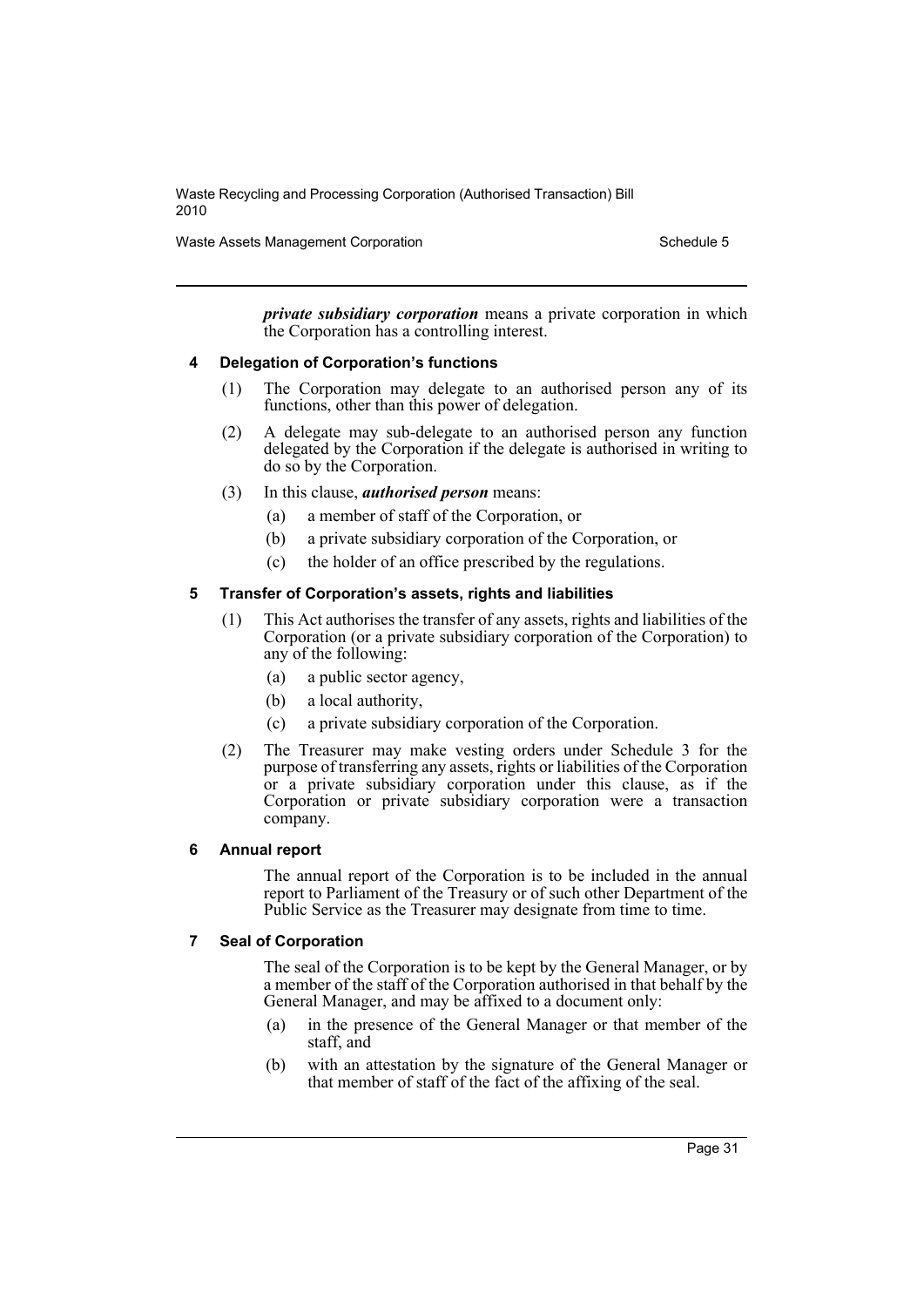Schedule 5 Waste Assets Management Corporation

#### **8 Dissolution of Corporation**

- (1) The Governor may by proclamation appoint a day as the day on which the Corporation is to be dissolved.
- (2) On the appointed day, the Corporation is dissolved and any assets, rights and liabilities of the Corporation become assets, rights and liabilities of the Crown.
- (3) Schedule 3 applies to the assets, rights and liabilities vested in the Crown under this clause as if they had been vested by a vesting order under that Schedule.
- (4) Regulations of a savings and transitional nature may be made consequent on the dissolution of the Corporation.